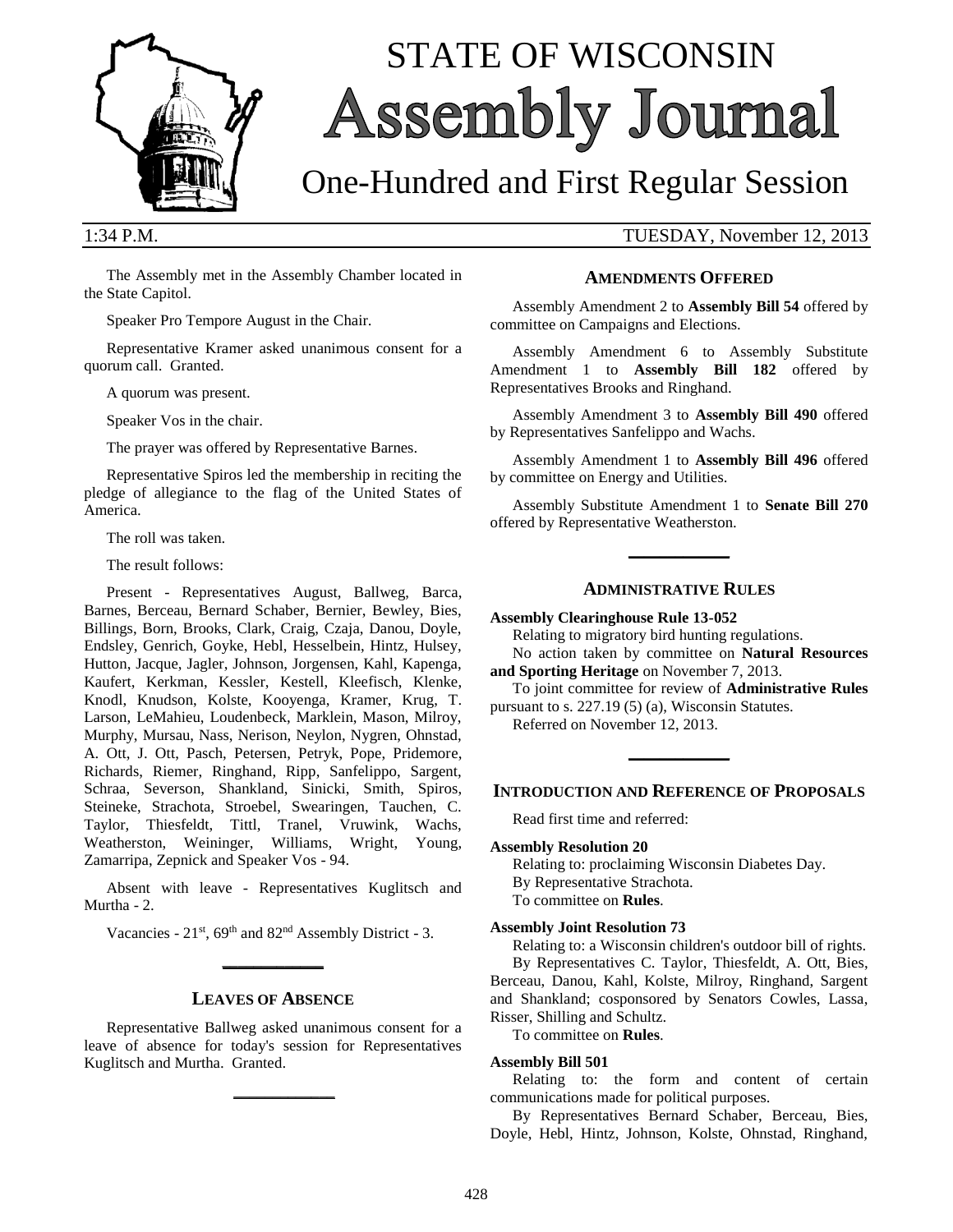Sinicki, C. Taylor, Wachs and Wright; cosponsored by Senators Harris, C. Larson, Lassa and Lehman.

To committee on **Campaigns and Elections**.

## **Assembly Bill 502**

Relating to: the use of an epinephrine auto-injector on school premises or at a school-sponsored activity.

By Representatives Severson, Knodl, Kuglitsch, Bernier, Brooks, Ohnstad, Kooyenga, Kerkman, Jacque, Nass, T. Larson, A. Ott, Murphy and LeMahieu; cosponsored by Senators Vukmir, Darling, Lazich, Grothman, Cowles and Lassa.

To committee on **Health**.

## **Assembly Bill 503**

Relating to: cosmetologist training hours and exemption of makeup artists from barbering and cosmetology licensure requirements.

By Representatives Knudson, Kooyenga, Krug, Murphy, Tittl, Ohnstad, Knodl and Murtha; cosponsored by Senators Harsdorf, L. Taylor, Grothman and Tiffany.

To committee on **State Affairs and Government Operations**.

## **Assembly Bill 504**

Relating to: public access to managed forest land that is located in a proposed mining site.

By Representatives Schraa and Czaja; cosponsored by Senators Tiffany and Grothman.

To committee on **Natural Resources and Sporting Heritage**.

## **Assembly Bill 505**

Relating to: issuance of wild turkey hunting licenses to qualified resident and nonresident landowners.

By Representatives Tauchen and Bies; cosponsored by Senators Cowles and Schultz.

To committee on **Natural Resources and Sporting Heritage**.

## **Assembly Bill 506**

Relating to: professional land surveyors; the practice of professional land surveying; surveying land abutting navigable waters; various changes regarding platting, surveying, and certified survey maps; and granting rulemaking authority.

By Representatives Weatherston, Brooks, Czaja, Kooyenga, Marklein and A. Ott; cosponsored by Senators Lasee and T. Cullen.

To committee on **State Affairs and Government Operations**.

## **Assembly Bill 507**

Relating to: directing school boards to provide instruction about the recent history of the Hmong people.

By Representatives Kessler, Shankland, Zepnick, Billings, Genrich, Barnes, Riemer, Hintz, Ohnstad, Sinicki and Goyke.

**\_\_\_\_\_\_\_\_\_\_\_\_\_**

To committee on **Education**.

## **COMMITTEE REPORTS**

The committee on **Campaigns and Elections** reports and recommends:

## **Assembly Bill 396**

Relating to: absentee voting at residential care facilities.

Assembly Substitute Amendment 1 adoption:

Ayes: 6 - Representatives Bernier, Pridemore, Thiesfeldt, Weininger, Tranel and Craig.

Noes: 3 - Representatives Zamarripa, Kessler and Berceau.

Passage as amended:

Ayes: 6 - Representatives Bernier, Pridemore, Thiesfeldt, Weininger, Tranel and Craig.

Noes: 3 - Representatives Zamarripa, Kessler and Berceau.

To committee on **Rules**.

## **Assembly Bill 54**

Relating to: limiting the times for voting by absentee ballots in person.

Assembly Amendment 1 adoption:

Ayes: 9 - Representatives Bernier, Pridemore, Thiesfeldt, Weininger, Tranel, Craig, Zamarripa, Kessler and Berceau.

Noes: 0.

Assembly Amendment 2 adoption:

Ayes: 7 - Representatives Bernier, Pridemore, Thiesfeldt, Weininger, Tranel, Craig and Zamarripa.

Noes: 2 - Representatives Kessler and Berceau.

Passage as amended:

Ayes: 6 - Representatives Bernier, Pridemore, Thiesfeldt, Weininger, Tranel and Craig.

Noes: 3 - Representatives Zamarripa, Kessler and Berceau.

To committee on **Rules**.

## **Assembly Bill 493**

Relating to: exemption of certain electors from the requirement to present proof of identification when voting in an election and use of veterans identification cards as proof of identification.

Assembly Amendment 1 adoption:

Ayes: 6 - Representatives Bernier, Pridemore, Thiesfeldt, Weininger, Tranel and Craig.

Noes: 3 - Representatives Zamarripa, Kessler and Berceau.

Passage as amended:

Ayes: 6 - Representatives Bernier, Pridemore, Thiesfeldt, Weininger, Tranel and Craig.

Noes: 3 - Representatives Zamarripa, Kessler and Berceau.

To committee on **Rules**.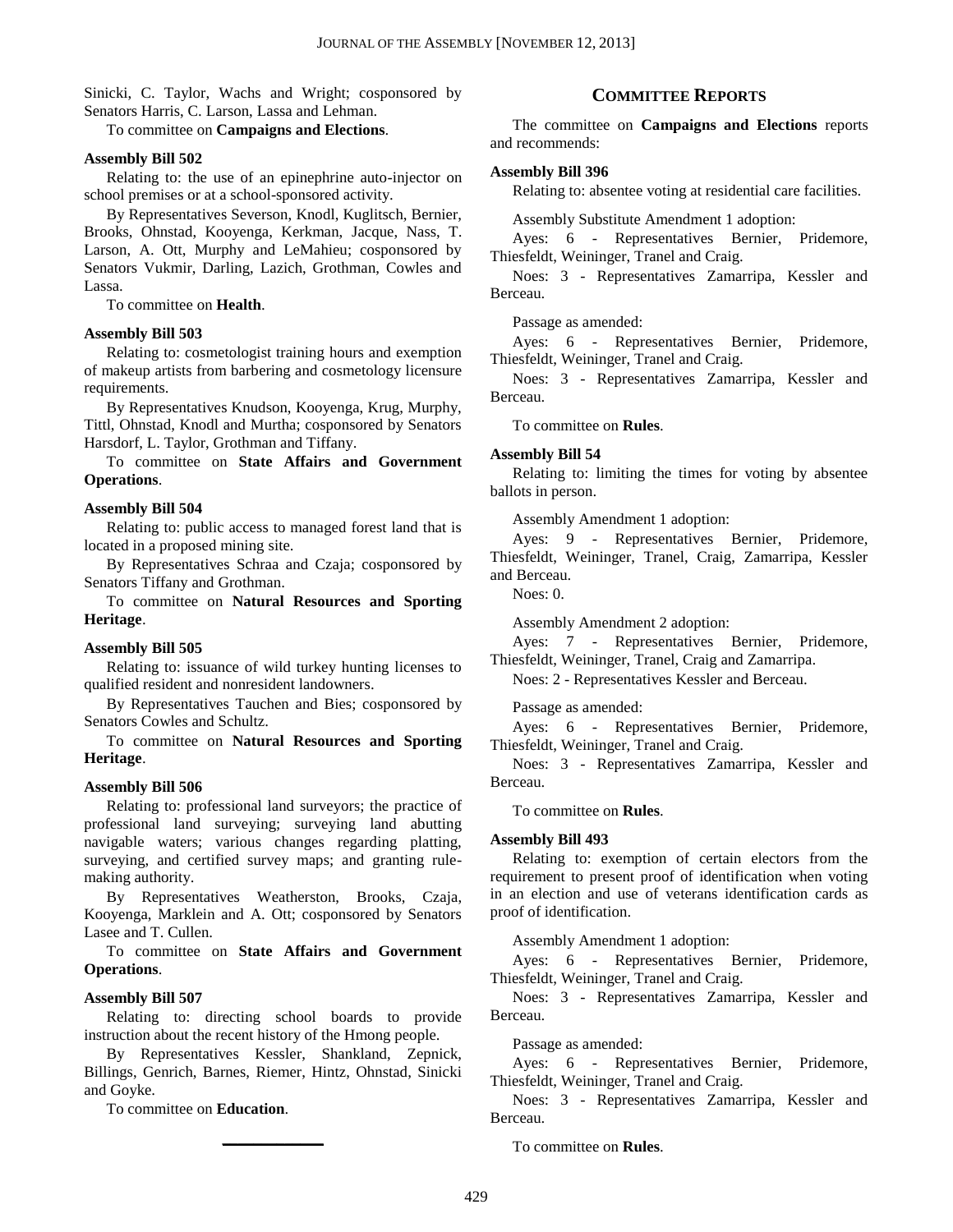*KATHLEEN BERNIER* Chairperson Committee on Campaigns and Elections

The committee on **Education** reports and recommends:

**\_\_\_\_\_\_\_\_\_\_\_\_\_**

## **Assembly Bill 489**

Relating to: the number of mathematics and science credits required for a high school diploma.

Assembly Substitute Amendment 2 adoption:

Ayes: 11 - Representatives Kestell, Jagler, Nass, Pridemore, Marklein, Thiesfeldt, Severson, Pope, Clark, Wright and Hesselbein.

Noes: 0.

Passage as amended:

Ayes: 11 - Representatives Kestell, Jagler, Nass, Pridemore, Marklein, Thiesfeldt, Severson, Pope, Clark, Wright and Hesselbein.

Noes: 0.

To committee on **Rules**.

*STEVE KESTELL* Chairperson Committee on Education

The committee on **Energy and Utilities** reports and recommends:

**\_\_\_\_\_\_\_\_\_\_\_\_\_**

## **Assembly Bill 496**

Relating to: releases of customer information by municipal utilities.

Assembly Amendment 1 adoption:

Ayes: 10 - Representatives T. Larson, Jacque, Weininger, Severson, Neylon, Petersen, Zepnick, Hulsey, Kahl and Shankland.

Noes: 0.

Passage as amended:

Ayes: 10 - Representatives T. Larson, Jacque, Weininger, Severson, Neylon, Petersen, Zepnick, Hulsey, Kahl and Shankland.

Noes: 0.

To committee on **Rules**.

*MIKE KUGLITSCH* Chairperson Committee on Energy and Utilities

The committee on **Environment and Forestry** reports and recommends:

**\_\_\_\_\_\_\_\_\_\_\_\_\_**

## **Senate Bill 278**

Relating to: public access to managed forest land that is located in a proposed mining site.

Concurrence:

Ayes: 5 - Representatives Mursau, Krug, Czaja, Loudenbeck and Stroebel. Noes: 3 - Representatives Danou, Milroy and Clark.

To committee on **Rules**.

#### **Assembly Bill 376**

Relating to: the net worth method of providing proof of financial responsibility for certain solid waste facilities.

Passage:

Ayes: 8 - Representatives Mursau, Krug, Czaja, Loudenbeck, Stroebel, Danou, Milroy and Clark.

Noes: 0.

To committee on **Rules**.

*JEFFREY MURSAU* Chairperson Committee on Environment and Forestry

The committee on **Housing and Real Estate** reports and recommends:

**\_\_\_\_\_\_\_\_\_\_\_\_\_**

#### **Assembly Bill 410**

Relating to: nonconforming uses and manufactured home communities.

Assembly Amendment 1 adoption:

Ayes: 9 - Representatives Murtha, Sanfelippo, Nass, Murphy, Jagler, Swearingen, Young, Bewley and Genrich. Noes: 0.

Passage as amended:

Ayes: 9 - Representatives Murtha, Sanfelippo, Nass, Murphy, Jagler, Swearingen, Young, Bewley and Genrich. Noes: 0.

To committee on **Rules**.

*JOHN MURTHA* Chairperson Committee on Housing and Real Estate

The committee on **Transportation** reports and recommends:

**\_\_\_\_\_\_\_\_\_\_\_\_\_**

## **Assembly Bill 208**

Relating to: special registration plates expressing support for the family members of law enforcement officers who have died in the line of duty and making an appropriation.

Passage:

Ayes: 13 - Representatives Ripp, Thiesfeldt, Spiros, A. Ott, Sanfelippo, Endsley, T. Larson, Kaufert, Bernard Schaber, Doyle, Danou, Riemer and Kolste.

Noes: 0.

To committee on **Rules**.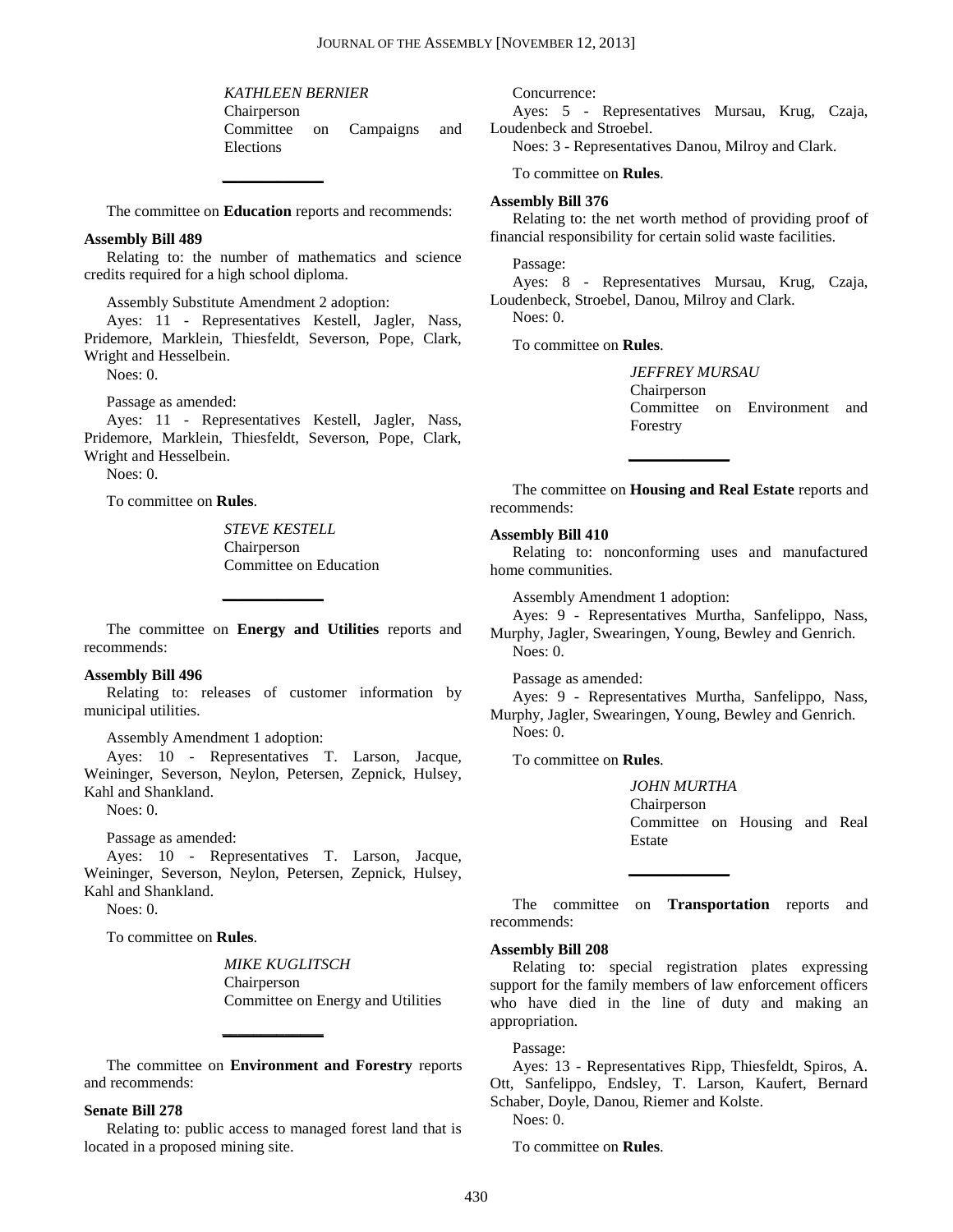#### **Assembly Bill 244**

Relating to: special distinguishing registration plates displaying the words In God We Trust and making an appropriation.

Assembly Amendment 1 adoption:

Ayes: 10 - Representatives Ripp, Spiros, A. Ott, Sanfelippo, Endsley, T. Larson, Bernard Schaber, Doyle, Danou and Kolste.

Noes: 1 - Representative Kaufert.

Assembly Amendment 2 adoption:

Ayes: 11 - Representatives Ripp, Spiros, A. Ott, Sanfelippo, Endsley, T. Larson, Kaufert, Bernard Schaber, Doyle, Danou and Kolste.

Noes: 0.

Passage as amended:

Ayes: 13 - Representatives Ripp, Thiesfeldt, Spiros, A. Ott, Sanfelippo, Endsley, T. Larson, Kaufert, Bernard Schaber, Doyle, Danou, Riemer and Kolste.

Noes: 0.

To committee on **Rules**.

#### **Assembly Bill 173**

Relating to: special distinguishing registration plates associated with Wisconsin Trout Unlimited and making an appropriation.

Assembly Amendment 1 adoption:

Ayes: 11 - Representatives Ripp, Spiros, A. Ott, Sanfelippo, Endsley, T. Larson, Kaufert, Bernard Schaber, Doyle, Danou and Kolste.

Noes: 0.

Assembly Amendment 2 adoption:

Ayes: 6 - Representatives A. Ott, Endsley, Bernard Schaber, Doyle, Danou and Kolste.

Noes: 5 - Representatives Ripp, Spiros, Sanfelippo, T. Larson and Kaufert.

Passage as amended:

Ayes: 13 - Representatives Ripp, Thiesfeldt, Spiros, A. Ott, Sanfelippo, Endsley, T. Larson, Kaufert, Bernard Schaber, Doyle, Danou, Riemer and Kolste.

Noes: 0.

To committee on **Rules**.

## **Assembly Bill 206**

Relating to: special registration plates displaying the words Choose Life and making an appropriation.

Assembly Amendment 1 adoption:

Ayes: 10 - Representatives Ripp, Spiros, A. Ott, Sanfelippo, Endsley, T. Larson, Bernard Schaber, Doyle, Danou and Kolste.

Noes: 1 - Representative Kaufert.

Assembly Amendment 3 adoption:

Ayes: 10 - Representatives Ripp, Spiros, A. Ott, Endsley, T. Larson, Kaufert, Bernard Schaber, Doyle, Danou and Kolste.

Noes: 1 - Representative Sanfelippo.

Passage as amended:

Ayes: 8 - Representatives Ripp, Thiesfeldt, Spiros, A. Ott, Sanfelippo, Endsley, T. Larson and Kaufert.

Noes: 5 - Representatives Bernard Schaber, Doyle, Danou, Riemer and Kolste.

To committee on **Rules**.

#### **Assembly Bill 295**

Relating to: special distinguishing registration plates associated with the ALS Association and making an appropriation.

Assembly Amendment 1 adoption:

Ayes: 10 - Representatives Ripp, Spiros, A. Ott, Sanfelippo, Endsley, T. Larson, Bernard Schaber, Doyle, Danou and Kolste.

Noes: 1 - Representative Kaufert.

Passage as amended:

Ayes: 9 - Representatives Ripp, Spiros, A. Ott, Sanfelippo, Endsley, T. Larson, Kaufert, Doyle and Danou.

Noes: 4 - Representatives Thiesfeldt, Bernard Schaber, Riemer and Kolste.

To committee on **Rules**.

*KEITH RIPP* Chairperson Committee on Transportation

The committee on **Veterans** reports and recommends:

**\_\_\_\_\_\_\_\_\_\_\_\_\_**

## **Assembly Joint Resolution 45**

Relating to: designating the Honor and Remember Flag as Wisconsin's emblem of service and sacrifice by those in the United States Armed Forces who have given their lives in the line of duty.

Adoption:

Ayes: 14 - Representatives Petryk, Weatherston, Endsley, Nerison, Pridemore, Brooks, J. Ott, Tittl, Ringhand, Milroy, Sinicki, Vruwink, Hesselbein and Goyke.

Noes: 0.

To committee on **Rules**.

*WARREN PETRYK* Chairperson Committee on Veterans

## **MESSAGE FROM THE SENATE**

**\_\_\_\_\_\_\_\_\_\_\_\_\_**

From: Jeffrey Renk, Senate Chief Clerk.

Mr. Speaker:

I am directed to inform you that the Senate has

Adopted and asks concurrence in: **Senate Joint Resolution 57 Senate Joint Resolution 59**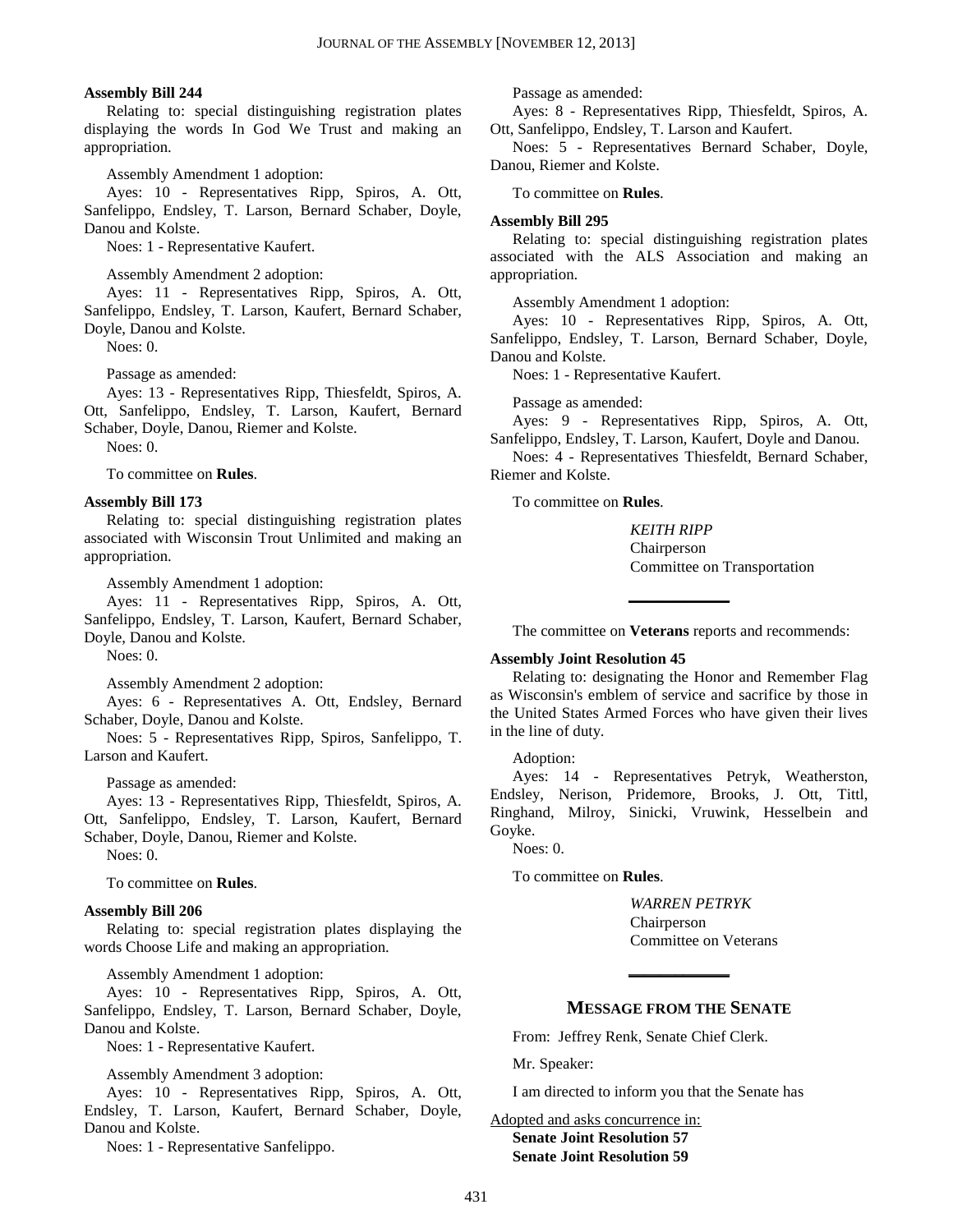Passed and asks concurrence in: **Senate Bill 51**

**Senate Bill 384 \_\_\_\_\_\_\_\_\_\_\_\_\_**

## **ACTION ON THE SENATE MESSAGE**

## **Senate Joint Resolution 57**

Relating to: election of chief justice (first consideration). By Senators Tiffany, Darling, Farrow, Lasee, Moulton, Olsen and Vukmir; cosponsored by Representatives Hutton, August, Krug, Bies, Brooks, Craig, Czaja, Jacque, Kerkman, Kestell, Knodl, LeMahieu, Nass, A. Ott, Pridemore, Sanfelippo, Schraa, Strachota and Tittl.

To committee on **Rules**.

#### **Senate Joint Resolution 59**

Relating to: early childhood brain development.

By Senators Lassa, Olsen, Harris, Darling, Lehman, L. Taylor, Risser and C. Larson; cosponsored by Representatives Ballweg, Pasch, Kestell, Sargent, Mason, Johnson, Barnes, Wright, Ohnstad, Goyke, Wachs, Spiros, Krug and Hulsey.

To committee on **Rules**.

#### **Senate Bill 51**

Relating to: the number of mathematics and science credits required for a high school diploma.

By **Joint Legislative Council**

To committee on **Rules**.

## **Senate Bill 290**

Relating to: mortgage satisfaction and an exception to the real estate transfer fee.

By Senators Harsdorf and Shilling; cosponsored by Representatives Stroebel, Bernier, Nygren, A. Ott, Kooyenga, Doyle, Jacque and Thiesfeldt.

To committee on **Rules**.

## **Senate Bill 346**

Relating to: vapor recovery system removal grants.

By Senators Lazich, Grothman, Gudex and Olsen; cosponsored by Representatives LeMahieu, Nygren, Kooyenga, Strachota, Endsley, Pridemore, Tauchen and Bies.

To committee on **Rules**.

#### **Senate Bill 384**

Relating to: the laws of trusts, the Uniform Trust Code, the Uniform Principal and Income Act, powers of appointment, and changes to estate recovery and divestment provisions relating to public assistance programs.

By Senators Farrow and Risser; cosponsored by Representative Sanfelippo.

To committee on **Rules**.

## **REFERENCE BUREAU CORRECTIONS**

**\_\_\_\_\_\_\_\_\_\_\_\_\_**

.Assembly substitute amendment 2 to **Assembly Bill 489**

1. Page 2, line 14: delete "subd. 1. c." and substitute 'subd.  $1. d.''.$ 

## **SPEAKER'S COMMUNICATIONS**

**\_\_\_\_\_\_\_\_\_\_\_\_\_**

November 12, 2013

Representative Howard Marklein Room 214 North, State Capitol Madison, WI 53708

Dear Representative Marklein:

Pursuant to Assembly Rule 42 (3)(c), with your permission as Chair of the Ways and Means committee, I will remove Assembly Bill 108 from the committee and refer the bill to the Small Business Development committee.

Please contact my office with any questions.

Sincerely, *ROBIN J. VOS* Assembly Speaker

## **CALENDAR OF TUESDAY, NOVEMBER 12**

**\_\_\_\_\_\_\_\_\_\_\_\_\_**

## **Assembly Joint Resolution 72**

Relating to: proclaiming November as Runaway Prevention Month.

Representative Hebl asked unanimous consent that all members of the Assembly be made coauthors of **Assembly Joint Resolution 72**. Granted.

The question was: Shall **Assembly Joint Resolution 72** be adopted?

Motion carried.

Representative Kramer asked unanimous consent that the rules be suspended and that **Assembly Joint Resolution 72** be immediately messaged to the Senate. Granted.

#### **Senate Joint Resolution 45**

Relating to: designating the Honor and Remember Flag as Wisconsin's emblem of service and sacrifice by those in the United States Armed Forces who have given their lives in the line of duty.

The question was: Shall **Senate Joint Resolution 45** be concurred in?

Motion carried.

Representative Wright asked unanimous consent to be added as a cosponsor of **Senate Joint Resolution 45**. Granted.

Representative Kramer asked unanimous consent that the rules be suspended and that **Senate Joint Resolution 45** be immediately messaged to the Senate. Granted.

Speaker Pro Tempore August in the Chair.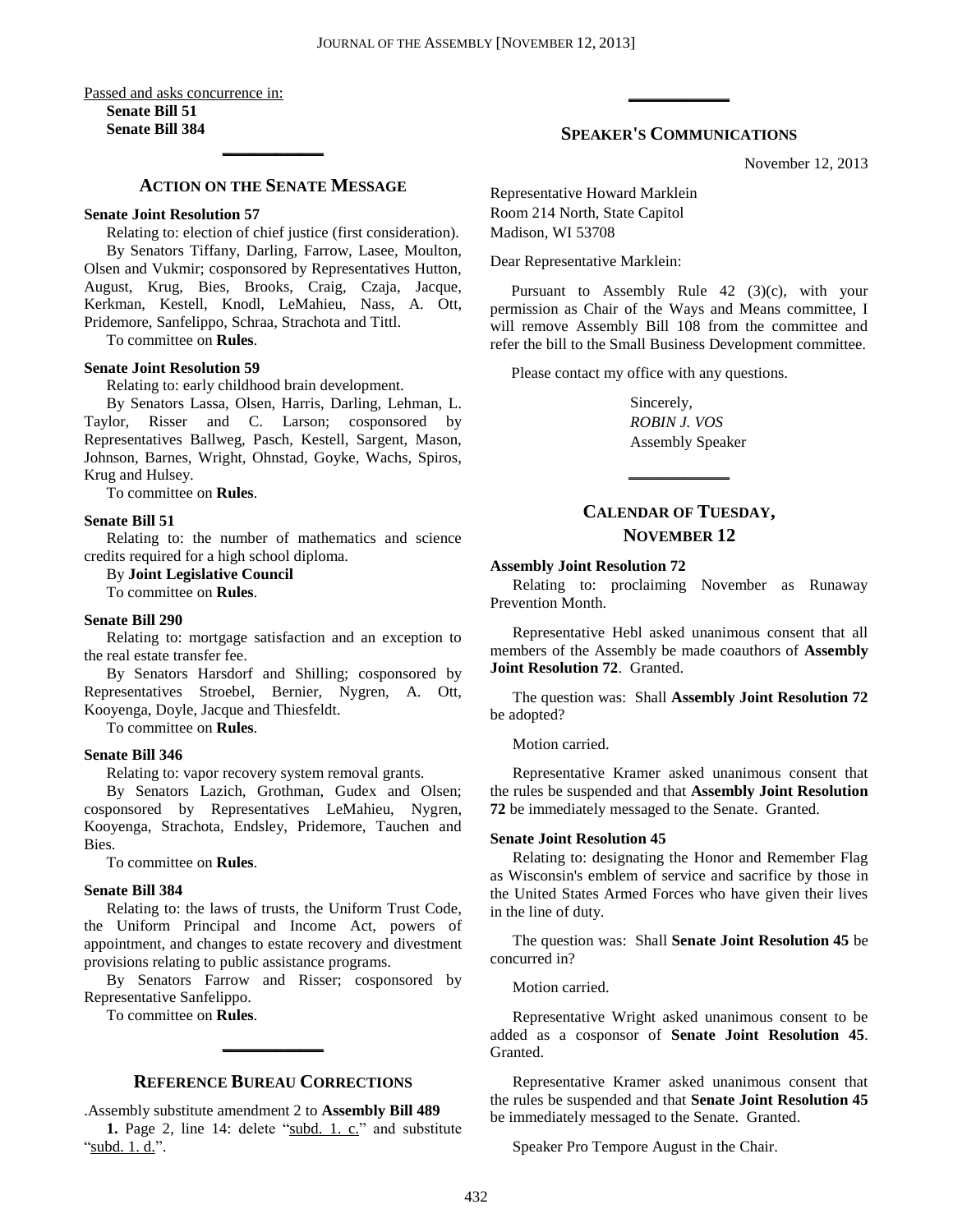## **Assembly Bill 412**

Relating to: exemption of outside salespersons from the minimum wage law.

The question was: Shall **Assembly Bill 412** be ordered engrossed and read a third time?

## Motion carried.

Representative Kramer asked unanimous consent that the rules be suspended and that **Assembly Bill 412** be given a third reading. Granted.

The question was: **Assembly Bill 412** having been read three times, shall the bill be passed?

The roll was taken.

The result follows:

Ayes - Representatives August, Ballweg, Bernier, Bies, Born, Brooks, Craig, Czaja, Endsley, Hutton, Jacque, Jagler, Kapenga, Kaufert, Kerkman, Kestell, Kleefisch, Klenke, Knodl, Knudson, Kooyenga, Kramer, Krug, T. Larson, LeMahieu, Loudenbeck, Marklein, Murphy, Mursau, Nass, Nerison, Neylon, Nygren, A. Ott, J. Ott, Petersen, Petryk, Pridemore, Ripp, Sanfelippo, Schraa, Severson, Smith, Spiros, Steineke, Strachota, Stroebel, Swearingen, Tauchen, Thiesfeldt, Tittl, Tranel, Weatherston, Weininger, Williams and Speaker Vos - 56.

Noes - Representatives Barca, Barnes, Berceau, Bernard Schaber, Bewley, Billings, Clark, Danou, Doyle, Genrich, Goyke, Hebl, Hesselbein, Hintz, Hulsey, Johnson, Jorgensen, Kahl, Kessler, Kolste, Mason, Milroy, Ohnstad, Pasch, Pope, Richards, Riemer, Ringhand, Sargent, Shankland, Sinicki, C. Taylor, Vruwink, Wachs, Wright, Young, Zamarripa and Zepnick - 38.

Absent or not voting - Representatives Kuglitsch and Murtha - 2.

Motion carried.

Representative Kramer asked unanimous consent that the rules be suspended and that **Assembly Bill 412** be immediately messaged to the Senate. Granted.

**\_\_\_\_\_\_\_\_\_\_\_\_\_**

## **MESSAGE FROM THE SENATE**

From: Jeffrey Renk, Senate Chief Clerk.

Mr. Speaker:

I am directed to inform you that the Senate has

#### Passed and asks concurrence in: **Senate Bill 183**

## **ACTION ON THE SENATE MESSAGE**

**\_\_\_\_\_\_\_\_\_\_\_\_\_**

Representative Kramer asked unanimous consent that the rules be suspended and that **Senate Bill 183** be withdrawn from the Senate Message and placed on today's calendar after **Assembly Bill 460**. Granted.

Representative Kramer asked unanimous consent that the rules be suspended and that **Senate Bill 208** be withdrawn from today's calendar and taken up at this time. Granted.

#### **Senate Bill 208**

Relating to: experience requirements for real estate brokers and granting rule-making authority.

The question was: Shall Assembly Substitute Amendment 1 to **Senate Bill 208** be adopted?

Motion carried.

The question was: Shall **Senate Bill 208** be ordered to a third reading?

Motion carried.

Representative Kramer asked unanimous consent that the rules be suspended and that **Senate Bill 208** be given a third reading. Granted.

The question was: **Senate Bill 208** having been read three times, shall the bill be concurred in as amended?

The roll was taken.

The result follows:

Ayes - Representatives August, Ballweg, Barca, Barnes, Berceau, Bernard Schaber, Bernier, Bewley, Bies, Billings, Born, Brooks, Clark, Craig, Czaja, Danou, Doyle, Endsley, Genrich, Goyke, Hebl, Hesselbein, Hintz, Hulsey, Hutton, Jacque, Jagler, Johnson, Jorgensen, Kahl, Kapenga, Kaufert, Kerkman, Kessler, Kestell, Kleefisch, Klenke, Knodl, Knudson, Kolste, Kooyenga, Kramer, Krug, T. Larson, LeMahieu, Loudenbeck, Marklein, Mason, Milroy, Murphy, Mursau, Nass, Nerison, Neylon, Nygren, Ohnstad, A. Ott, J. Ott, Pasch, Petersen, Petryk, Pope, Pridemore, Richards, Riemer, Ringhand, Ripp, Sanfelippo, Sargent, Schraa, Severson, Shankland, Sinicki, Smith, Spiros, Steineke, Strachota, Stroebel, Swearingen, Tauchen, C. Taylor, Thiesfeldt, Tittl, Tranel, Vruwink, Wachs, Weatherston, Weininger, Williams, Wright, Young, Zamarripa, Zepnick and Speaker Vos - 94.

Noes - None.

Absent or not voting - Representatives Kuglitsch and Murtha - 2.

Motion carried.

Representative Wright asked unanimous consent to be added as a cosponsor of **Senate Bill 208**. Granted.

Representative Kramer asked unanimous consent that the rules be suspended and that **Senate Bill 208** be immediately messaged to the Senate. Granted.

#### **Assembly Bill 240**

Relating to: experience requirements for real estate brokers and granting rule-making authority.

Representative Wright asked unanimous consent to be added as a coauthor of **Assembly Bill 240**. Granted.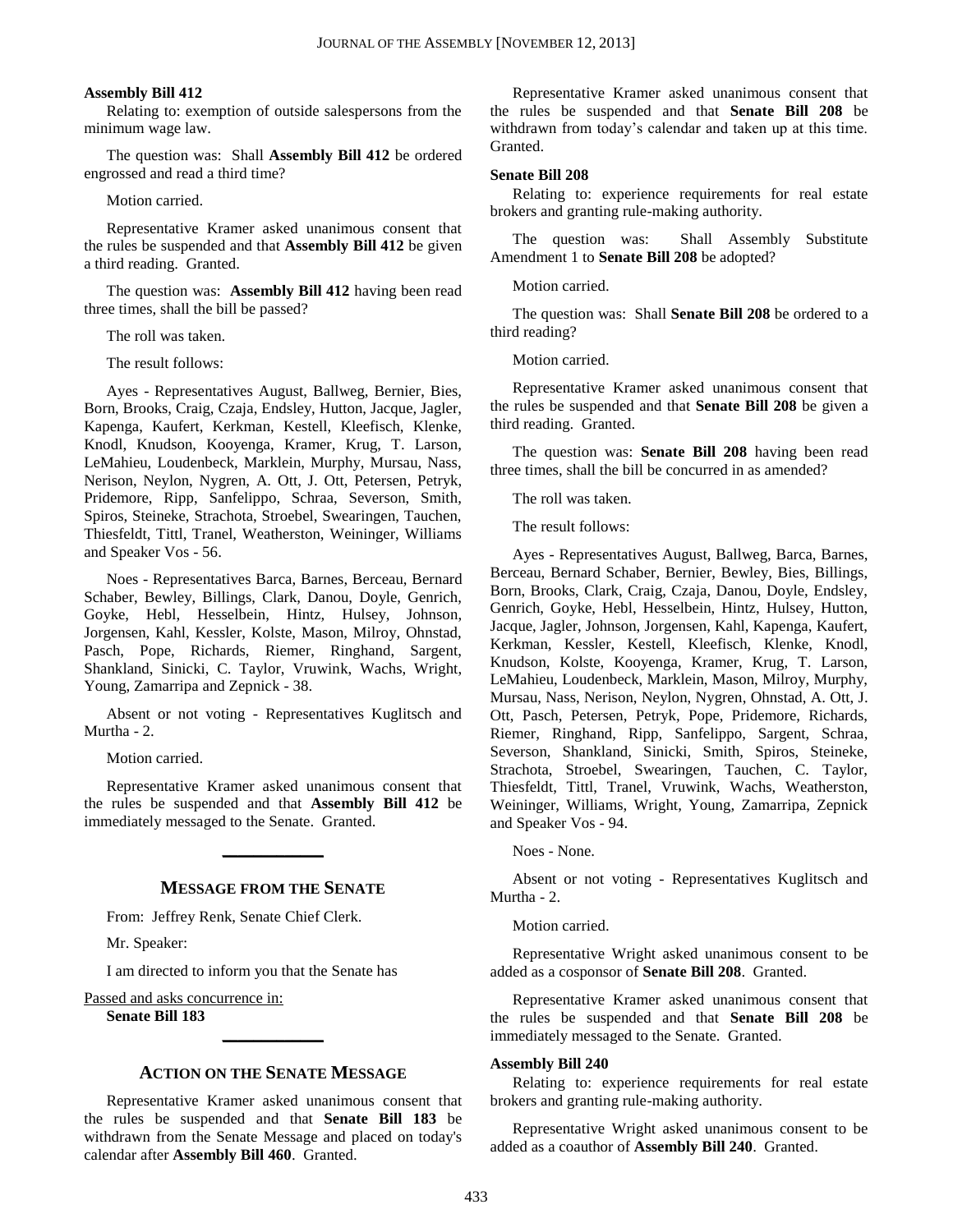Representative Kramer asked unanimous consent that **Assembly Bill 240** be laid on the table. Granted.

## **Assembly Bill 251**

Relating to: allowing a county to seek reimbursement for expenses incurred in confining a prisoner in jail.

Assembly Amendment 1 to **Assembly Bill 251** offered by Representative Hulsey.

Representative Kramer moved that Assembly Amendment 1 to **Assembly Bill 251** be laid on the table.

The question was: Shall Assembly Amendment 1 to **Assembly Bill 251** be laid on the table?

The roll was taken.

The result follows:

Ayes - Representatives August, Ballweg, Barca, Barnes, Berceau, Bernard Schaber, Bernier, Bewley, Bies, Billings, Born, Brooks, Clark, Craig, Czaja, Danou, Doyle, Endsley, Genrich, Goyke, Hesselbein, Hintz, Hutton, Jacque, Jagler, Johnson, Jorgensen, Kahl, Kapenga, Kaufert, Kerkman, Kessler, Kestell, Kleefisch, Klenke, Knodl, Knudson, Kolste, Kooyenga, Kramer, Krug, T. Larson, LeMahieu, Loudenbeck, Marklein, Mason, Milroy, Murphy, Mursau, Nass, Nerison, Neylon, Nygren, Ohnstad, A. Ott, J. Ott, Pasch, Petersen, Petryk, Pope, Pridemore, Richards, Riemer, Ripp, Sanfelippo, Schraa, Severson, Shankland, Sinicki, Smith, Spiros, Steineke, Strachota, Stroebel, Swearingen, Tauchen, C. Taylor, Thiesfeldt, Tittl, Tranel, Vruwink, Wachs, Weatherston, Weininger, Williams, Wright, Young, Zamarripa, Zepnick and Speaker Vos - 90.

Noes - Representatives Hebl, Hulsey, Ringhand and Sargent - 4.

Absent or not voting - Representatives Kuglitsch and Murtha - 2.

Motion carried.

The question was: Shall **Assembly Bill 251** be ordered engrossed and read a third time?

Motion carried.

Representative Kramer asked unanimous consent that the rules be suspended and that **Assembly Bill 251** be given a third reading. Granted.

The question was: **Assembly Bill 251** having been read three times, shall the bill be passed?

Motion carried.

Representative Kramer asked unanimous consent that the rules be suspended and that **Assembly Bill 251** be immediately messaged to the Senate. Granted.

#### **Assembly Bill 360**

Relating to: emergency detention, involuntary commitment, and privileged communications and information.

The question was: Shall **Assembly Bill 360** be ordered engrossed and read a third time?

Motion carried.

Representative Kramer asked unanimous consent that the rules be suspended and that **Assembly Bill 360** be given a third reading. Granted.

The question was: **Assembly Bill 360** having been read three times, shall the bill be passed?

## Motion carried.

Representative Kramer asked unanimous consent that the rules be suspended and that **Assembly Bill 360** be immediately messaged to the Senate. Granted.

#### **Assembly Bill 386**

Relating to: the effect of changes in requirements for development-related permits or authorizations on persons who apply for the permits or authorizations.

Representative Kramer asked unanimous consent that **Assembly Bill 386** be placed at the foot of today's calendar. Granted.

#### **Assembly Bill 435**

Relating to: admission of minors for inpatient treatment.

The question was: Shall **Assembly Bill 435** be ordered engrossed and read a third time?

Motion carried.

Representative Kramer asked unanimous consent that the rules be suspended and that **Assembly Bill 435** be given a third reading. Granted.

The question was: **Assembly Bill 435** having been read three times, shall the bill be passed?

#### Motion carried.

Representative Kramer asked unanimous consent that the rules be suspended and that **Assembly Bill 435** be immediately messaged to the Senate. Granted.

Representative Kramer asked unanimous consent that the rules be suspended and that **Senate Bill 346** be withdrawn from the committee on **Rules** and taken up at this time. Granted.

#### **Senate Bill 346**

Relating to: vapor recovery system removal grants.

The question was: Shall **Senate Bill 346** be ordered to a third reading?

#### Motion carried.

Representative Kramer asked unanimous consent that the rules be suspended and that **Senate Bill 346** be given a third reading. Granted.

The question was: **Senate Bill 346** having been read three times, shall the bill be concurred in?

#### Motion carried.

Representative Kramer asked unanimous consent that the rules be suspended and that **Senate Bill 346** be immediately messaged to the Senate. Granted.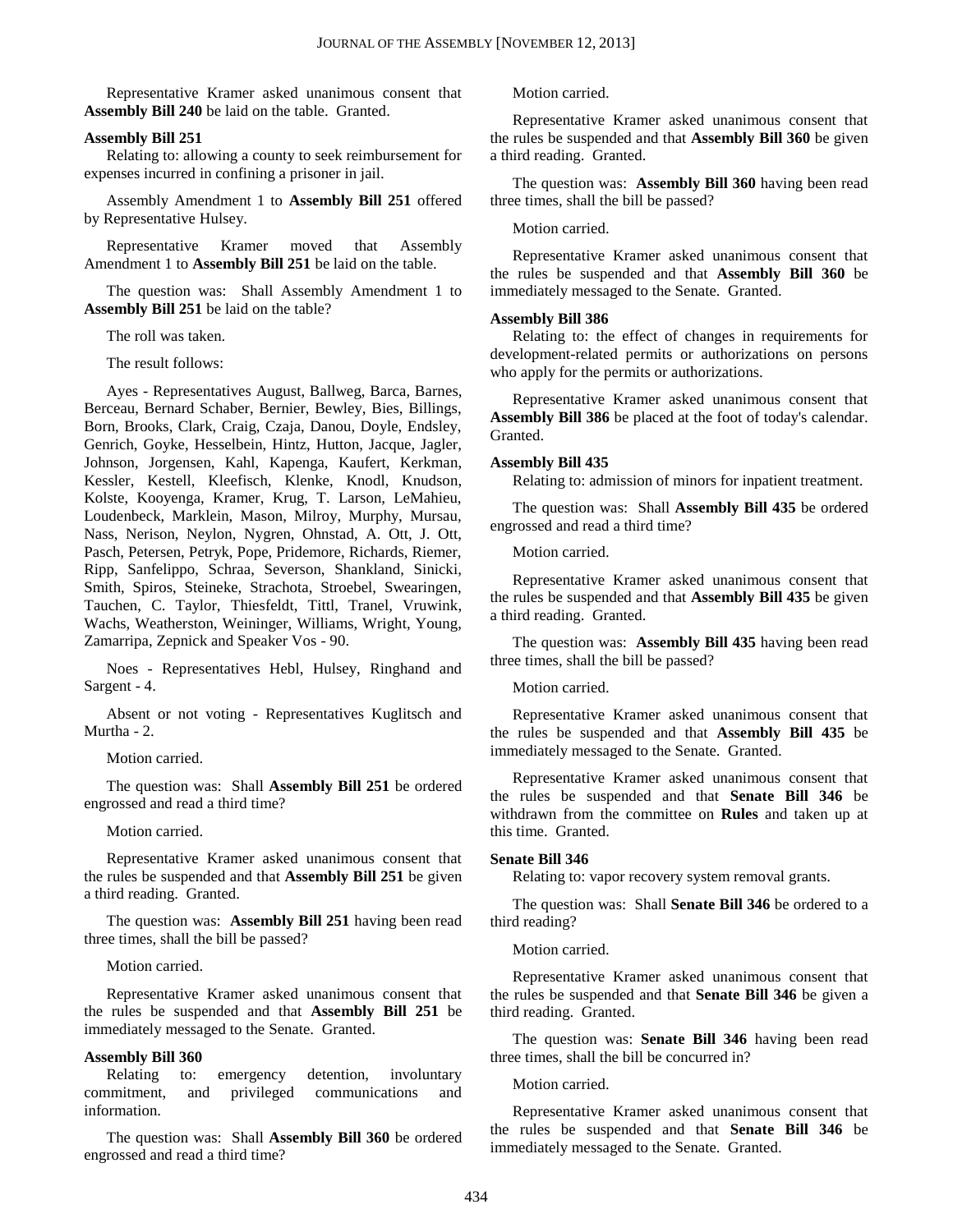#### **Assembly Bill 440**

Relating to: vapor recovery system removal grants.

Representative Kramer asked unanimous consent that **Assembly Bill 440** be laid on the table. Granted.

#### **Assembly Bill 450**

Relating to: grants for crisis intervention team training and making an appropriation.

The question was: Shall **Assembly Bill 450** be ordered engrossed and read a third time?

Motion carried.

Representative Kramer asked unanimous consent that the rules be suspended and that **Assembly Bill 450** be given a third reading. Granted.

The question was: **Assembly Bill 450** having been read three times, shall the bill be passed?

The roll was taken.

The result follows:

Ayes - Representatives August, Ballweg, Barca, Barnes, Berceau, Bernard Schaber, Bernier, Bewley, Bies, Billings, Born, Brooks, Clark, Craig, Czaja, Danou, Doyle, Endsley, Genrich, Goyke, Hebl, Hesselbein, Hintz, Hulsey, Hutton, Jacque, Jagler, Johnson, Jorgensen, Kahl, Kapenga, Kaufert, Kerkman, Kessler, Kestell, Kleefisch, Klenke, Knodl, Knudson, Kolste, Kooyenga, Kramer, Krug, T. Larson, LeMahieu, Loudenbeck, Marklein, Mason, Milroy, Murphy, Mursau, Nass, Nerison, Neylon, Nygren, Ohnstad, A. Ott, J. Ott, Pasch, Petersen, Petryk, Pope, Pridemore, Richards, Riemer, Ringhand, Ripp, Sanfelippo, Sargent, Schraa, Severson, Shankland, Sinicki, Smith, Spiros, Steineke, Strachota, Stroebel, Swearingen, Tauchen, C. Taylor, Thiesfeldt, Tittl, Tranel, Vruwink, Wachs, Weatherston, Weininger, Williams, Wright, Young, Zamarripa, Zepnick and Speaker Vos - 94.

Noes - None.

Absent or not voting - Representatives Kuglitsch and Murtha - 2.

Motion carried.

Representatives Wright and Barca asked unanimous consent to be added as coauthors of **Assembly Bill 450**. Granted.

Representative Kramer asked unanimous consent that the rules be suspended and that **Assembly Bill 450** be immediately messaged to the Senate. Granted.

## **Assembly Bill 452**

Relating to: child psychiatry consultation program and making an appropriation.

The question was: Shall Assembly Amendment 1 to **Assembly Bill 452** be adopted?

Motion carried.

The question was: Shall Assembly Amendment 3 to **Assembly Bill 452** be adopted?

Motion carried.

The question was: Shall **Assembly Bill 452** be ordered engrossed and read a third time?

Motion carried.

Representative Kramer asked unanimous consent that the rules be suspended and that **Assembly Bill 452** be given a third reading. Granted.

The question was: **Assembly Bill 452** having been read three times, shall the bill be passed?

The roll was taken.

The result follows:

Ayes - Representatives August, Ballweg, Barca, Barnes, Berceau, Bernard Schaber, Bernier, Bewley, Bies, Billings, Born, Brooks, Clark, Craig, Czaja, Danou, Doyle, Endsley, Genrich, Goyke, Hebl, Hesselbein, Hintz, Hulsey, Hutton, Jacque, Jagler, Johnson, Jorgensen, Kahl, Kapenga, Kaufert, Kerkman, Kessler, Kestell, Kleefisch, Klenke, Knodl, Knudson, Kolste, Kooyenga, Kramer, Krug, T. Larson, LeMahieu, Loudenbeck, Marklein, Mason, Milroy, Murphy, Mursau, Nass, Nerison, Neylon, Nygren, Ohnstad, A. Ott, J. Ott, Pasch, Petersen, Petryk, Pope, Pridemore, Richards, Riemer, Ringhand, Ripp, Sanfelippo, Sargent, Schraa, Severson, Shankland, Sinicki, Smith, Spiros, Steineke, Strachota, Stroebel, Swearingen, Tauchen, C. Taylor, Thiesfeldt, Tittl, Tranel, Vruwink, Wachs, Weatherston, Weininger, Williams, Wright, Young, Zamarripa, Zepnick and Speaker Vos - 94.

Noes - None.

Absent or not voting - Representatives Kuglitsch and Murtha - 2.

Motion carried.

Representative Barca asked unanimous consent to be added as a coauthor of **Assembly Bill 452**. Granted.

Representative Kramer asked unanimous consent that the rules be suspended and that **Assembly Bill 452** be immediately messaged to the Senate. Granted.

#### **Assembly Bill 453**

Relating to: uses and disclosures of protected health information.

The question was: Shall **Assembly Bill 453** be ordered engrossed and read a third time?

Motion carried.

Representative Kramer asked unanimous consent that the rules be suspended and that **Assembly Bill 453** be given a third reading. Granted.

The question was: **Assembly Bill 453** having been read three times, shall the bill be passed?

## Motion carried.

Representative C. Taylor asked unanimous consent to be recorded as voting "**No**" on the previous question. Granted.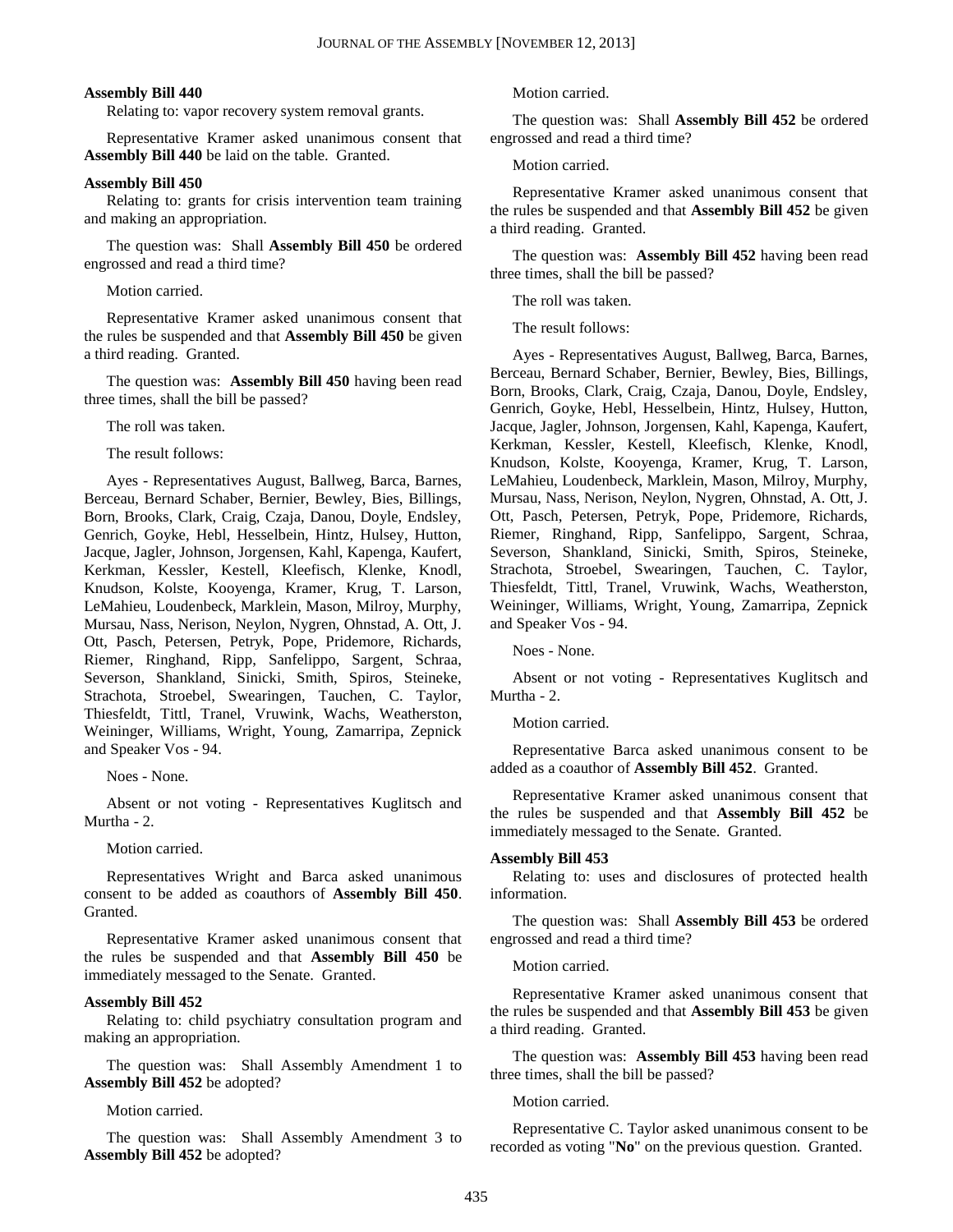Representative Hesselbein asked unanimous consent to be recorded as voting "**No**" on the previous question. Granted.

Representative Kramer asked unanimous consent that the rules be suspended and that **Assembly Bill 453** be immediately messaged to the Senate. Granted.

## **Assembly Bill 454**

Relating to: creation of a primary care and psychiatry shortage grant program, exempting from taxation amounts received from such a grant program, granting rule-making authority, and making an appropriation.

The question was: Shall Assembly Amendment 1 to **Assembly Bill 454** be adopted?

Motion carried.

The question was: Shall Assembly Amendment 2 to **Assembly Bill 454** be adopted?

Motion carried.

The question was: Shall **Assembly Bill 454** be ordered engrossed and read a third time?

Motion carried.

Representative Kramer asked unanimous consent that the rules be suspended and that **Assembly Bill 454** be given a third reading. Granted.

The question was: **Assembly Bill 454** having been read three times, shall the bill be passed?

The roll was taken.

The result follows:

Ayes - Representatives August, Ballweg, Barca, Barnes, Berceau, Bernard Schaber, Bernier, Bewley, Bies, Billings, Born, Brooks, Clark, Craig, Czaja, Danou, Doyle, Endsley, Genrich, Goyke, Hebl, Hesselbein, Hintz, Hulsey, Hutton, Jacque, Jagler, Johnson, Jorgensen, Kahl, Kapenga, Kaufert, Kerkman, Kessler, Kestell, Kleefisch, Klenke, Knodl, Kolste, Kooyenga, Kramer, Krug, T. Larson, LeMahieu, Loudenbeck, Marklein, Mason, Milroy, Murphy, Mursau, Nass, Nerison, Neylon, Nygren, Ohnstad, A. Ott, J. Ott, Pasch, Petersen, Petryk, Pope, Pridemore, Richards, Riemer, Ringhand, Ripp, Sanfelippo, Sargent, Schraa, Severson, Shankland, Sinicki, Smith, Spiros, Steineke, Strachota, Stroebel, Swearingen, Tauchen, C. Taylor, Thiesfeldt, Tittl, Tranel, Vruwink, Wachs, Weatherston, Weininger, Williams, Wright, Young, Zamarripa, Zepnick and Speaker Vos - 93.

Noes - None.

Paired for - Representative Murtha - 1.

Paired against - Representative Knudson - 1.

Absent or not voting - Representative Kuglitsch - 1.

Motion carried.

Representative Barca asked unanimous consent to be added as a coauthor of **Assembly Bill 454**. Granted.

Representative Kramer asked unanimous consent that the rules be suspended and that **Assembly Bill 454** be immediately messaged to the Senate. Granted.

#### **Assembly Bill 455**

Relating to: grants to counties to contract for peer-run respite centers and making an appropriation.

The question was: Shall Assembly Amendment 1 to **Assembly Bill 455** be adopted?

Motion carried.

The question was: Shall **Assembly Bill 455** be ordered engrossed and read a third time?

Motion carried.

Representative Kramer asked unanimous consent that the rules be suspended and that **Assembly Bill 455** be given a third reading. Granted.

The question was: **Assembly Bill 455** having been read three times, shall the bill be passed?

The roll was taken.

The result follows:

Ayes - Representatives August, Ballweg, Barca, Barnes, Berceau, Bernard Schaber, Bernier, Bewley, Bies, Billings, Born, Brooks, Clark, Craig, Czaja, Danou, Doyle, Endsley, Genrich, Goyke, Hebl, Hesselbein, Hintz, Hulsey, Hutton, Jacque, Jagler, Johnson, Jorgensen, Kahl, Kapenga, Kaufert, Kerkman, Kessler, Kestell, Kleefisch, Klenke, Knodl, Knudson, Kolste, Kooyenga, Kramer, Krug, T. Larson, LeMahieu, Loudenbeck, Marklein, Mason, Milroy, Murphy, Mursau, Nass, Nerison, Neylon, Nygren, Ohnstad, A. Ott, J. Ott, Pasch, Petersen, Petryk, Pope, Pridemore, Richards, Riemer, Ringhand, Ripp, Sanfelippo, Sargent, Schraa, Severson, Shankland, Sinicki, Smith, Spiros, Steineke, Strachota, Stroebel, Swearingen, Tauchen, C. Taylor, Thiesfeldt, Tittl, Tranel, Vruwink, Wachs, Weatherston, Weininger, Williams, Wright, Young, Zamarripa, Zepnick and Speaker Vos - 94.

#### Noes - None.

Absent or not voting - Representatives Kuglitsch and Murtha - 2.

#### Motion carried.

Representative Wright asked unanimous consent to be added as a coauthor of **Assembly Bill 455**. Granted.

Representative Kramer asked unanimous consent that the rules be suspended and that **Assembly Bill 455** be immediately messaged to the Senate. Granted.

#### **Assembly Bill 456**

Relating to: reporting on county performance on providing core mental health services and requiring the exercise of rule-making authority.

The question was: Shall Assembly Amendment 1 to **Assembly Bill 456** be adopted?

Motion carried.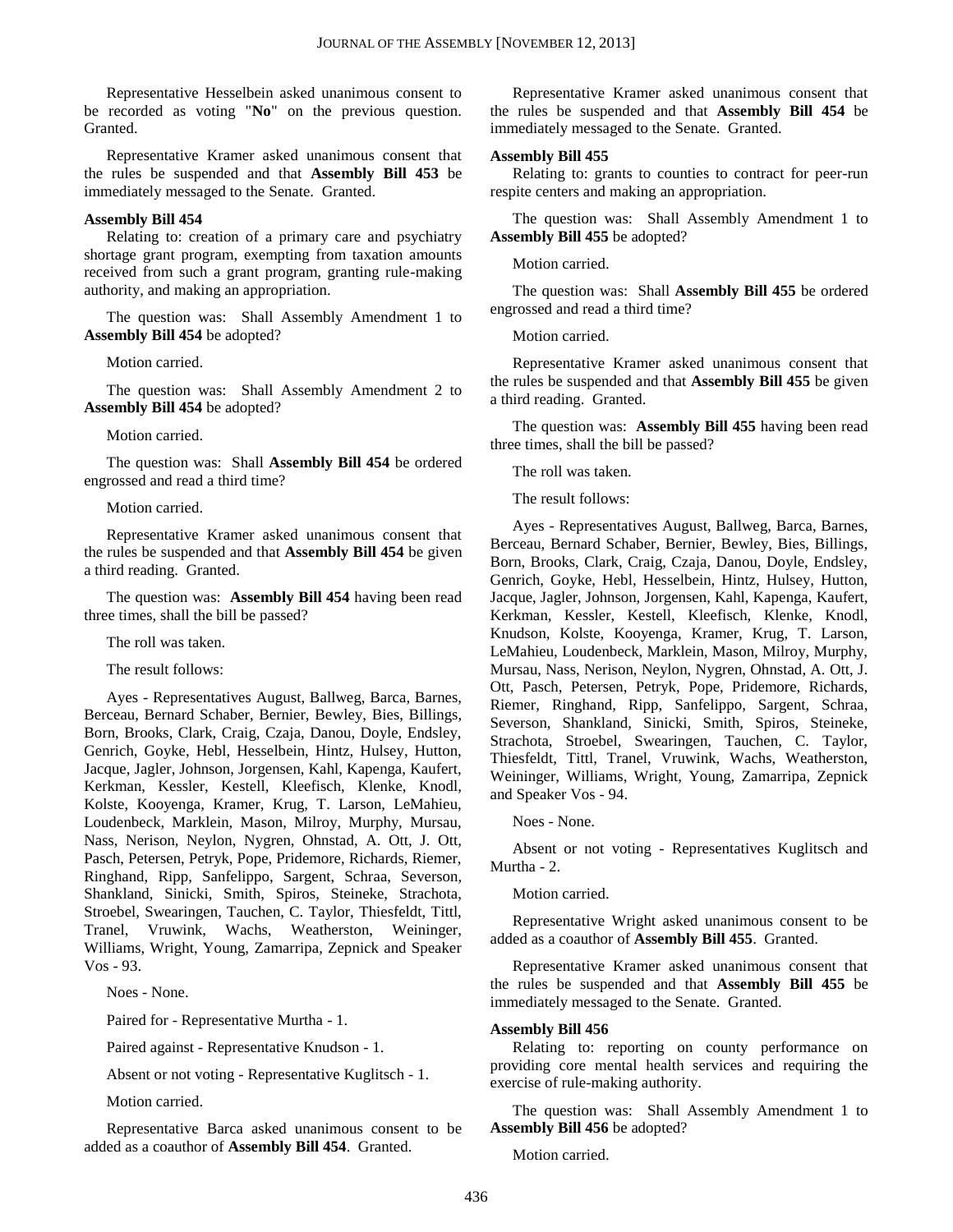The question was: Shall **Assembly Bill 456** be ordered engrossed and read a third time?

Motion carried.

Representative Kramer asked unanimous consent that the rules be suspended and that **Assembly Bill 456** be given a third reading. Granted.

The question was: **Assembly Bill 456** having been read three times, shall the bill be passed?

Motion carried.

Representative Kramer asked unanimous consent that the rules be suspended and that **Assembly Bill 456** be immediately messaged to the Senate. Granted.

#### **Assembly Bill 457**

Relating to: providing grants to counties that offer treatment and diversion programs to people with mental illnesses and making an appropriation.

The question was: Shall Assembly Amendment 1 to **Assembly Bill 457** be adopted?

Motion carried.

The question was: Shall **Assembly Bill 457** be ordered engrossed and read a third time?

Motion carried.

Representative Kramer asked unanimous consent that the rules be suspended and that **Assembly Bill 457** be given a third reading. Granted.

The question was: **Assembly Bill 457** having been read three times, shall the bill be passed?

The roll was taken.

The result follows:

Ayes - Representatives August, Ballweg, Barca, Barnes, Berceau, Bernard Schaber, Bernier, Bewley, Bies, Billings, Born, Brooks, Clark, Craig, Czaja, Danou, Doyle, Endsley, Genrich, Goyke, Hebl, Hesselbein, Hintz, Hulsey, Hutton, Jacque, Jagler, Johnson, Jorgensen, Kahl, Kapenga, Kaufert, Kerkman, Kessler, Kestell, Kleefisch, Klenke, Knodl, Knudson, Kolste, Kooyenga, Kramer, Krug, T. Larson, LeMahieu, Loudenbeck, Marklein, Mason, Milroy, Murphy, Mursau, Nass, Nerison, Neylon, Nygren, Ohnstad, A. Ott, J. Ott, Pasch, Petersen, Petryk, Pope, Pridemore, Richards, Riemer, Ringhand, Ripp, Sanfelippo, Sargent, Schraa, Severson, Shankland, Sinicki, Smith, Spiros, Steineke, Strachota, Stroebel, Swearingen, Tauchen, C. Taylor, Thiesfeldt, Tittl, Tranel, Vruwink, Wachs, Weatherston, Weininger, Williams, Wright, Young, Zamarripa, Zepnick and Speaker Vos - 94.

Noes - None.

Absent or not voting - Representatives Kuglitsch and Murtha - 2.

Motion carried.

Representatives Barca and Shankland asked unanimous consent to be added as coauthors of **Assembly Bill 457**. Granted.

Representative Kramer asked unanimous consent that the rules be suspended and that **Assembly Bill 457** be immediately messaged to the Senate. Granted.

#### **Assembly Bill 458**

Relating to: mental health benefits and reimbursement for mental health services under the Medical Assistance program.

The question was: Shall Assembly Amendment 1 to Assembly Substitute Amendment 1 to **Assembly Bill 458** be adopted?

Motion carried.

The question was: Shall Assembly Amendment 2 to Assembly Substitute Amendment 1 to **Assembly Bill 458** be adopted?

Motion carried.

The question was: Shall Assembly Substitute Amendment 1 to **Assembly Bill 458** be adopted?

Motion carried.

The question was: Shall **Assembly Bill 458** be ordered engrossed and read a third time?

Motion carried.

Representative Kramer asked unanimous consent that the rules be suspended and that **Assembly Bill 458** be given a third reading. Granted.

The question was: **Assembly Bill 458** having been read three times, shall the bill be passed?

Motion carried.

Representatives Wright and Barca asked unanimous consent to be added as coauthors of **Assembly Bill 458**. Granted.

Representative Kramer asked unanimous consent that the rules be suspended and that **Assembly Bill 458** be immediately messaged to the Senate. Granted.

#### **Assembly Bill 459**

Relating to: individual placement and support program for employment of individuals experiencing mental illness and making an appropriation.

The question was: Shall Assembly Substitute Amendment 1 to **Assembly Bill 459** be adopted?

Motion carried.

The question was: Shall **Assembly Bill 459** be ordered engrossed and read a third time?

Motion carried.

Representative Kramer asked unanimous consent that the rules be suspended and that **Assembly Bill 459** be given a third reading. Granted.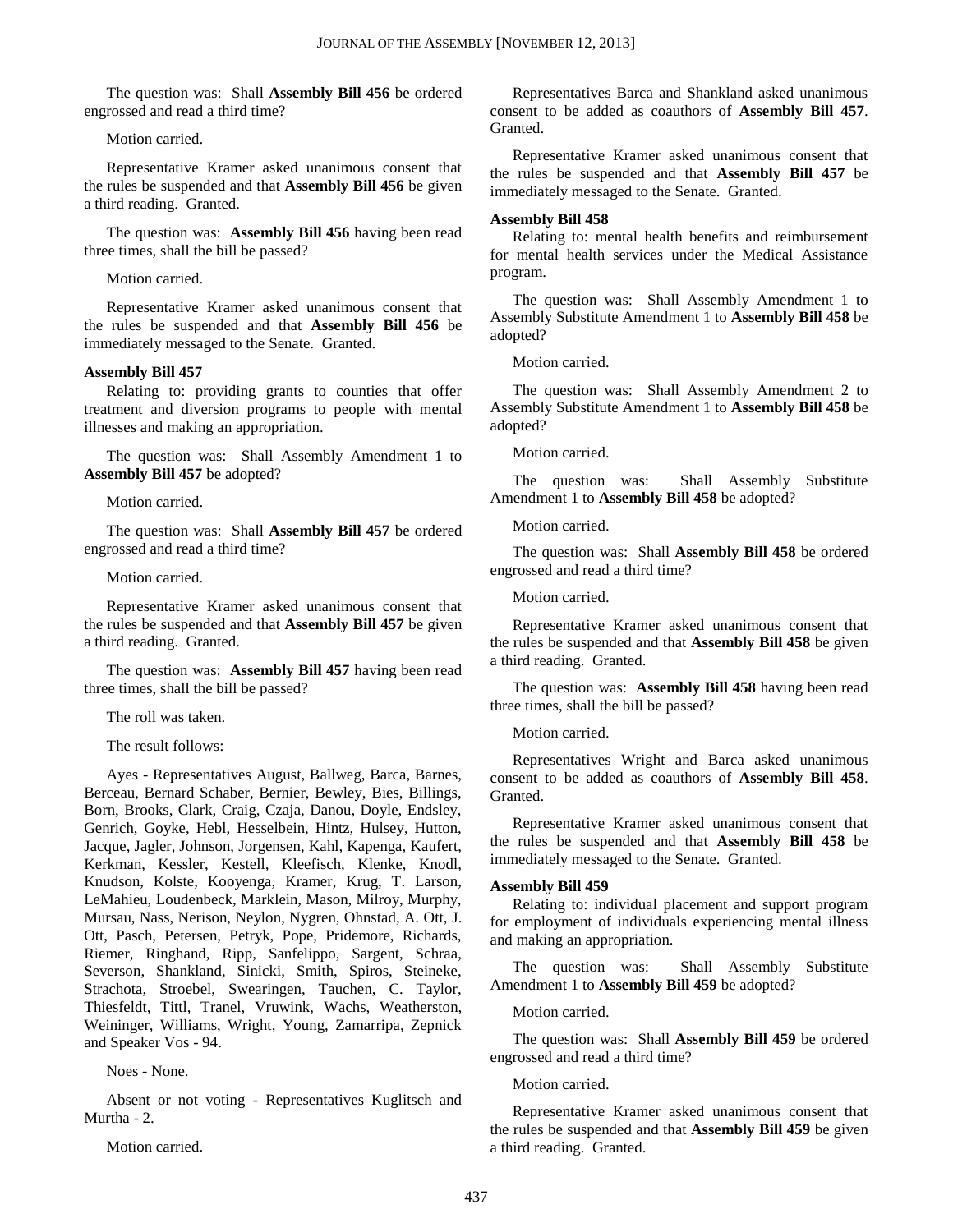The question was: **Assembly Bill 459** having been read three times, shall the bill be passed?

The roll was taken.

The result follows:

Ayes - Representatives August, Ballweg, Barca, Barnes, Berceau, Bernard Schaber, Bernier, Bewley, Bies, Billings, Born, Brooks, Clark, Craig, Czaja, Danou, Doyle, Endsley, Genrich, Goyke, Hebl, Hesselbein, Hintz, Hulsey, Hutton, Jacque, Jagler, Johnson, Jorgensen, Kahl, Kapenga, Kaufert, Kerkman, Kessler, Kestell, Kleefisch, Klenke, Knodl, Knudson, Kolste, Kooyenga, Kramer, Krug, T. Larson, LeMahieu, Loudenbeck, Marklein, Mason, Milroy, Murphy, Mursau, Nass, Nerison, Neylon, Nygren, Ohnstad, A. Ott, J. Ott, Pasch, Petersen, Petryk, Pope, Pridemore, Richards, Riemer, Ringhand, Ripp, Sanfelippo, Sargent, Schraa, Severson, Shankland, Sinicki, Smith, Spiros, Steineke, Strachota, Stroebel, Swearingen, Tauchen, C. Taylor, Thiesfeldt, Tittl, Tranel, Vruwink, Wachs, Weatherston, Weininger, Williams, Wright, Young, Zamarripa, Zepnick and Speaker Vos - 94.

Noes - None.

Absent or not voting - Representatives Kuglitsch and Murtha - 2.

Motion carried.

Representatives Wright and Barca asked unanimous consent to be added as coauthors of **Assembly Bill 459**. Granted.

Representative Kramer asked unanimous consent that the rules be suspended and that **Assembly Bill 459** be immediately messaged to the Senate. Granted.

#### **Assembly Bill 460**

Relating to: grants to mental health mobile crisis units and making an appropriation.

The question was: Shall Assembly Amendment 1 to **Assembly Bill 460** be adopted?

Motion carried.

The question was: Shall **Assembly Bill 460** be ordered engrossed and read a third time?

Motion carried.

Representative Kramer asked unanimous consent that the rules be suspended and that **Assembly Bill 460** be given a third reading. Granted.

The question was: **Assembly Bill 460** having been read three times, shall the bill be passed?

The roll was taken.

The result follows:

Ayes - Representatives August, Ballweg, Barca, Barnes, Berceau, Bernard Schaber, Bernier, Bewley, Bies, Billings, Born, Brooks, Clark, Craig, Czaja, Danou, Doyle, Endsley, Genrich, Goyke, Hebl, Hesselbein, Hintz, Hulsey, Hutton, Jacque, Jagler, Johnson, Jorgensen, Kahl, Kapenga, Kaufert, Kerkman, Kessler, Kestell, Kleefisch, Klenke, Knodl, Knudson, Kolste, Kooyenga, Kramer, Krug, T. Larson, LeMahieu, Loudenbeck, Marklein, Mason, Milroy, Murphy, Mursau, Nass, Nerison, Neylon, Nygren, Ohnstad, A. Ott, J. Ott, Pasch, Petersen, Petryk, Pope, Pridemore, Richards, Riemer, Ringhand, Ripp, Sanfelippo, Sargent, Schraa, Severson, Shankland, Sinicki, Smith, Spiros, Steineke, Strachota, Stroebel, Swearingen, Tauchen, C. Taylor, Thiesfeldt, Tittl, Tranel, Vruwink, Wachs, Weatherston, Weininger, Williams, Wright, Young, Zamarripa, Zepnick and Speaker Vos - 94.

Noes - None.

Absent or not voting - Representatives Kuglitsch and Murtha - 2.

Motion carried.

Representative Kramer asked unanimous consent that the rules be suspended and that **Assembly Bill 460** be immediately messaged to the Senate. Granted.

## **Senate Bill 183**

Relating to: the applicability of a county shoreland zoning ordinance in a shoreland area annexed by, or incorporated as, a city or village.

Representative Kramer asked unanimous consent that **Senate Bill 183** be placed at the foot of today's calendar. Granted.

## **Assembly Bill 462**

Relating to: distributing a sexually explicit image without consent and providing a penalty.

Representative Kramer moved that Assembly Amendment 3 to **Assembly Bill 462** be laid on the table.

The question was: Shall Assembly Amendment 3 to **Assembly Bill 462** be laid on the table?

The roll was taken.

The result follows:

Ayes - Representatives August, Ballweg, Bernier, Bies, Born, Brooks, Craig, Czaja, Endsley, Hutton, Jacque, Jagler, Johnson, Kapenga, Kaufert, Kerkman, Kestell, Kleefisch, Klenke, Knodl, Knudson, Kooyenga, Kramer, Krug, T. Larson, LeMahieu, Loudenbeck, Marklein, Murphy, Mursau, Nass, Nerison, Neylon, Nygren, A. Ott, J. Ott, Petersen, Petryk, Pridemore, Ripp, Sanfelippo, Schraa, Severson, Spiros, Steineke, Strachota, Stroebel, Swearingen, Tauchen, Thiesfeldt, Tittl, Tranel, Weatherston, Weininger, Williams and Speaker Vos - 56.

Noes - Representatives Barca, Barnes, Berceau, Bernard Schaber, Bewley, Billings, Clark, Danou, Doyle, Genrich, Goyke, Hebl, Hesselbein, Hintz, Hulsey, Jorgensen, Kahl, Kessler, Kolste, Mason, Milroy, Ohnstad, Pasch, Pope, Richards, Riemer, Ringhand, Sargent, Shankland, Sinicki, Smith, C. Taylor, Vruwink, Wachs, Wright, Young, Zamarripa and Zepnick - 38.

Absent or not voting - Representatives Kuglitsch and Murtha - 2.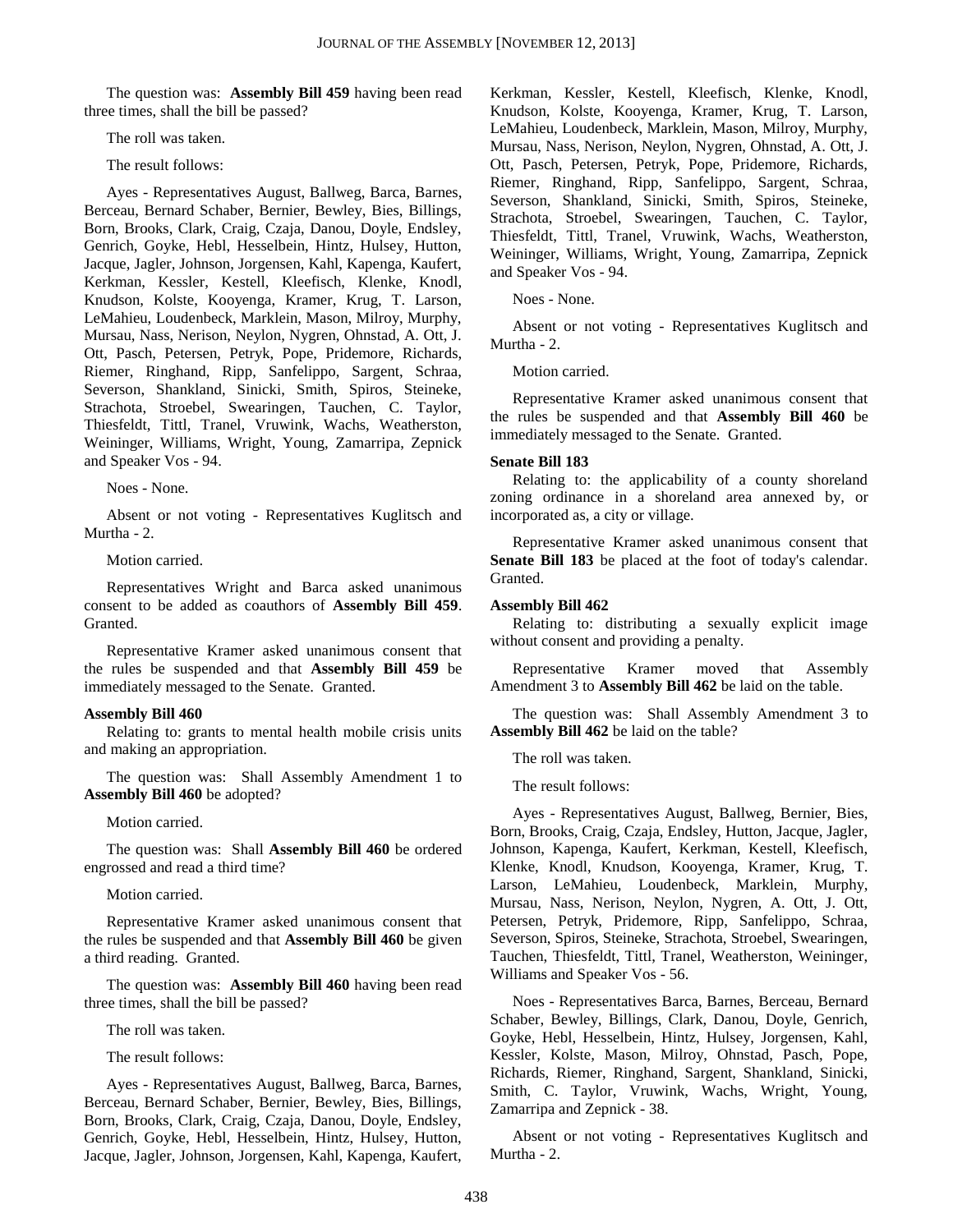Motion carried.

Assembly Amendment 4 to **Assembly Bill 462** offered by Representative Spiros.

The question was: Shall Assembly Amendment 4 to **Assembly Bill 462** be adopted?

Motion carried.

The question was: Shall **Assembly Bill 462** be ordered engrossed and read a third time?

Motion carried.

Representative Kramer asked unanimous consent that the rules be suspended and that **Assembly Bill 462** be given a third reading. Granted.

The question was: **Assembly Bill 462** having been read three times, shall the bill be passed?

Motion carried.

Representative Barca asked unanimous consent to be recorded as voting "**Aye**" on the previous question. Granted.

Representative Kramer asked unanimous consent that the rules be suspended and that **Assembly Bill 462** be immediately messaged to the Senate. Granted.

## **MESSAGE FROM THE SENATE**

**\_\_\_\_\_\_\_\_\_\_\_\_\_**

From: Jeffrey Renk, Senate Chief Clerk.

Mr. Speaker:

I am directed to inform you that the Senate has

Passed and asks concurrence in: **Senate Bill 371** 

**ACTION ON THE SENATE MESSAGE**

**\_\_\_\_\_\_\_\_\_\_\_\_\_**

Representative Kramer asked unanimous consent that the rules be suspended and that **Senate Bill 371** be withdrawn from the Senate message and taken up at this time. Granted.

## **Senate Bill 371**

Relating to: nitrogen oxide emission standards for certain simple cycle combustion turbines.

By Senator Farrow; cosponsored by Representative Kerkman.

The question was: Shall **Senate Bill 371** be ordered to a third reading?

Motion carried.

Representative Kramer asked unanimous consent that the rules be suspended and that **Senate Bill 371** be given a third reading. Granted.

The question was: **Senate Bill 371** having been read three times, shall the bill be concurred in?

Motion carried.

Representative Kramer asked unanimous consent that the rules be suspended and that **Senate Bill 371** be immediately messaged to the Senate. Granted.

#### **Assembly Bill 463**

Relating to: nitrogen oxide emission standards for certain simple cycle combustion turbines.

Representative Kramer asked unanimous consent that **Assembly Bill 463** be laid on the table. Granted.

## **Assembly Bill 488**

Relating to: involuntary commitment proceedings and limited appearance by corporation counsel.

The question was: Shall **Assembly Bill 488** be ordered engrossed and read a third time?

Motion carried.

Representative Kramer asked unanimous consent that the rules be suspended and that **Assembly Bill 488** be given a third reading. Granted.

The question was: **Assembly Bill 488** having been read three times, shall the bill be passed?

Motion carried.

Representative Kramer asked unanimous consent that the rules be suspended and that **Assembly Bill 488** be immediately messaged to the Senate. Granted.

**\_\_\_\_\_\_\_\_\_\_\_\_\_**

## **MESSAGE FROM THE SENATE**

From: Jeffrey Renk, Senate Chief Clerk.

Mr. Speaker:

I am directed to inform you that the Senate has

## Passed and asks concurrence in:

**Senate Bill 314** 

## **ACTION ON THE SENATE MESSAGE**

**\_\_\_\_\_\_\_\_\_\_\_\_\_**

Representative Kramer asked unanimous consent that the rules be suspended and that **Senate Bill 314** be withdrawn from the Senate message and taken up at this time. Granted.

#### **Senate Bill 314**

Relating to: the effect of changes in requirements for development-related permits or authorizations on persons who apply for the permits or authorizations.

By Senators Lasee and Gudex; cosponsored by Representatives Murphy, Barca, Jacque, Steineke, Bewley, Bernier, Ballweg, Petryk and Vruwink.

The question was: Shall **Senate Bill 314** be ordered to a third reading?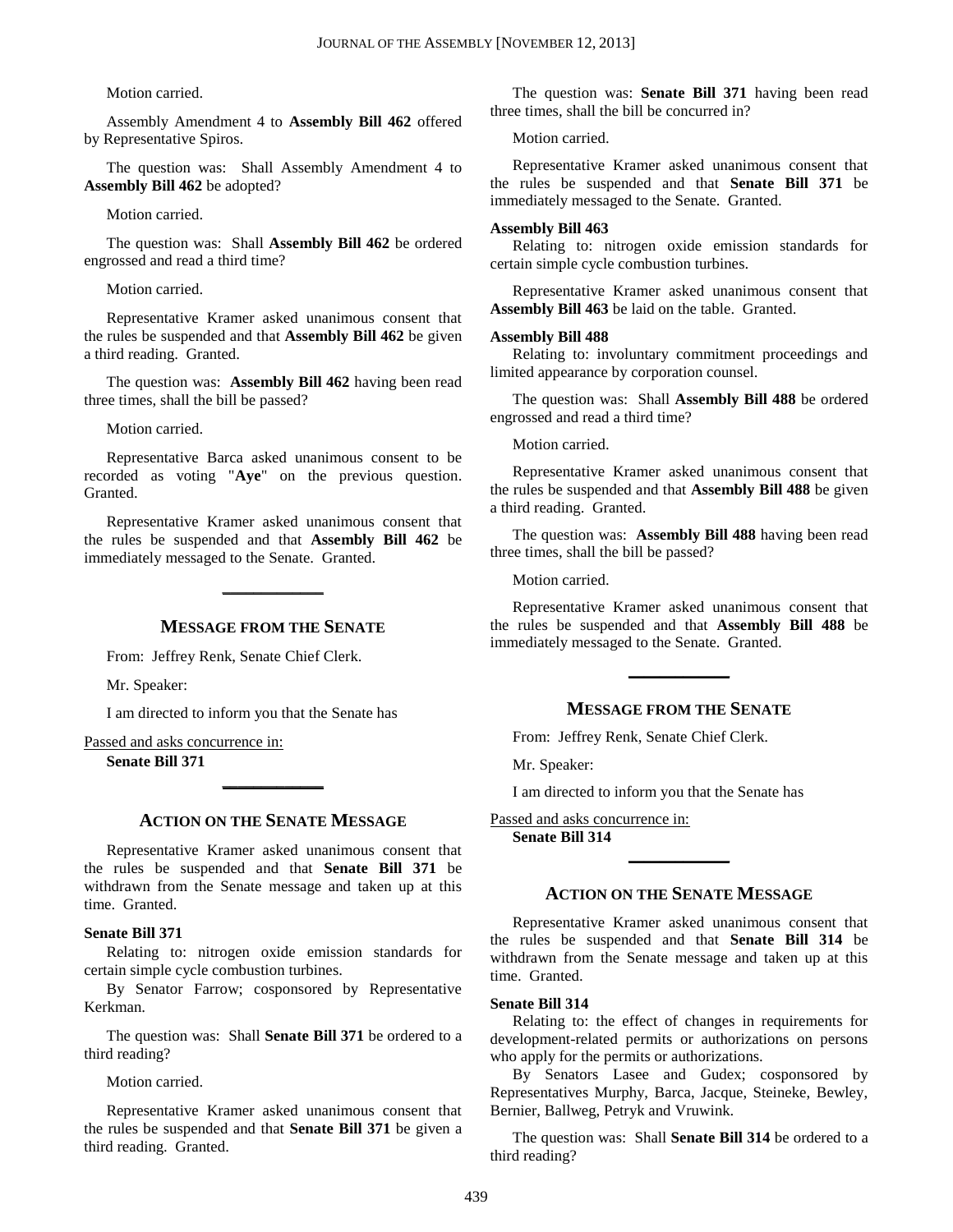## Motion carried.

Representative Kramer asked unanimous consent that the rules be suspended and that **Senate Bill 314** be given a third reading. Granted.

The question was: **Senate Bill 314** having been read three times, shall the bill be concurred in?

The roll was taken.

The result follows:

Ayes - Representatives August, Ballweg, Barca, Barnes, Berceau, Bernard Schaber, Bernier, Bewley, Bies, Billings, Born, Brooks, Clark, Craig, Czaja, Danou, Doyle, Endsley, Genrich, Goyke, Hebl, Hesselbein, Hintz, Hulsey, Hutton, Jacque, Jagler, Johnson, Jorgensen, Kahl, Kapenga, Kaufert, Kerkman, Kessler, Kestell, Kleefisch, Klenke, Knodl, Knudson, Kolste, Kooyenga, Kramer, Krug, T. Larson, LeMahieu, Loudenbeck, Marklein, Mason, Milroy, Murphy, Mursau, Nass, Nerison, Neylon, Nygren, Ohnstad, A. Ott, J. Ott, Pasch, Petersen, Petryk, Pope, Pridemore, Richards, Riemer, Ringhand, Ripp, Sanfelippo, Sargent, Schraa, Severson, Shankland, Sinicki, Smith, Spiros, Steineke, Strachota, Stroebel, Swearingen, Tauchen, C. Taylor, Thiesfeldt, Tittl, Tranel, Vruwink, Wachs, Weatherston, Weininger, Williams, Wright, Young, Zamarripa, Zepnick and Speaker Vos - 94.

Noes - None.

Absent or not voting - Representatives Kuglitsch and Murtha - 2.

Motion carried.

Representatives Smith, Jorgensen, Ringhand, Mason, Tittl, Shankland, Hulsey, Berceau, Bies, J. Ott, Marklein, Williams, Brooks, Thiesfeldt, Ripp, Mursau, Wachs, Billings, T. Larson and Knudson asked unanimous consent to be added as cosponsors of **Senate Bill 314**. Granted.

Representative Kramer asked unanimous consent that the rules be suspended and that **Senate Bill 314** be immediately messaged to the Senate. Granted.

## **Assembly Bill 386**

Relating to: the effect of changes in requirements for development-related permits or authorizations on persons who apply for the permits or authorizations.

Representatives Riemer, Smith, Kolste, Ohnstad and Wright asked unanimous consent to be added as coauthors of **Assembly Bill 386**. Granted.

Representative Kramer asked unanimous consent that **Assembly Bill 386** be laid on the table. Granted.

**\_\_\_\_\_\_\_\_\_\_\_\_\_**

## **MESSAGE FROM THE SENATE**

From: Jeffrey Renk, Senate Chief Clerk.

Mr. Speaker:

I am directed to inform you that the Senate has

Amended and concurred in as amended:

**Assembly Bill 373** (Senate amendment 1 adopted)

#### **Assembly Bill 373**

Relating to: electronic delivery by property and casualty insurers of notices and documents.

The question was: Shall Senate Amendment 1 to **Assembly Bill 373** be concurred in?

## Motion carried.

Representative Kramer asked unanimous consent that the rules be suspended and that the Assembly's action on **Assembly Bill 373** be immediately messaged to the Senate. Granted.

## **Senate Bill 183**

Relating to: the applicability of a county shoreland zoning ordinance in a shoreland area annexed by, or incorporated as, a city or village.

By Senators Tiffany, Moulton and Grothman; cosponsored by Representatives Mursau, Swearingen, Bies, Bernier, Brooks, Czaja, Endsley, Kestell, Krug, LeMahieu, Severson, Stroebel and Jacque.

The question was: Shall **Senate Bill 183** be ordered to a third reading?

Motion carried.

Representative Kramer asked unanimous consent that the rules be suspended and that **Senate Bill 183** be given a third reading. Granted.

The question was: **Senate Bill 183** having been read three times, shall the bill be concurred in?

The roll was taken.

The result follows:

Ayes - Representatives August, Ballweg, Bernier, Bies, Born, Brooks, Craig, Czaja, Doyle, Endsley, Hutton, Jacque, Jagler, Kahl, Kapenga, Kaufert, Kerkman, Kestell, Kleefisch, Klenke, Knodl, Knudson, Kooyenga, Kramer, Krug, T. Larson, LeMahieu, Loudenbeck, Marklein, Murphy, Mursau, Nass, Nerison, Neylon, Nygren, A. Ott, J. Ott, Petersen, Petryk, Pridemore, Ripp, Sanfelippo, Schraa, Severson, Smith, Spiros, Steineke, Strachota, Stroebel, Swearingen, Tauchen, Thiesfeldt, Tittl, Tranel, Vruwink, Weatherston, Weininger, Williams and Speaker Vos - 59.

Noes - Representatives Barca, Barnes, Berceau, Bernard Schaber, Bewley, Billings, Clark, Danou, Genrich, Goyke, Hebl, Hesselbein, Hintz, Hulsey, Johnson, Jorgensen, Kessler, Kolste, Mason, Milroy, Ohnstad, Pasch, Pope, Richards, Riemer, Ringhand, Sargent, Shankland, Sinicki, C. Taylor, Wachs, Wright, Young, Zamarripa and Zepnick - 35.

Absent or not voting - Representatives Kuglitsch and Murtha - 2.

Motion carried.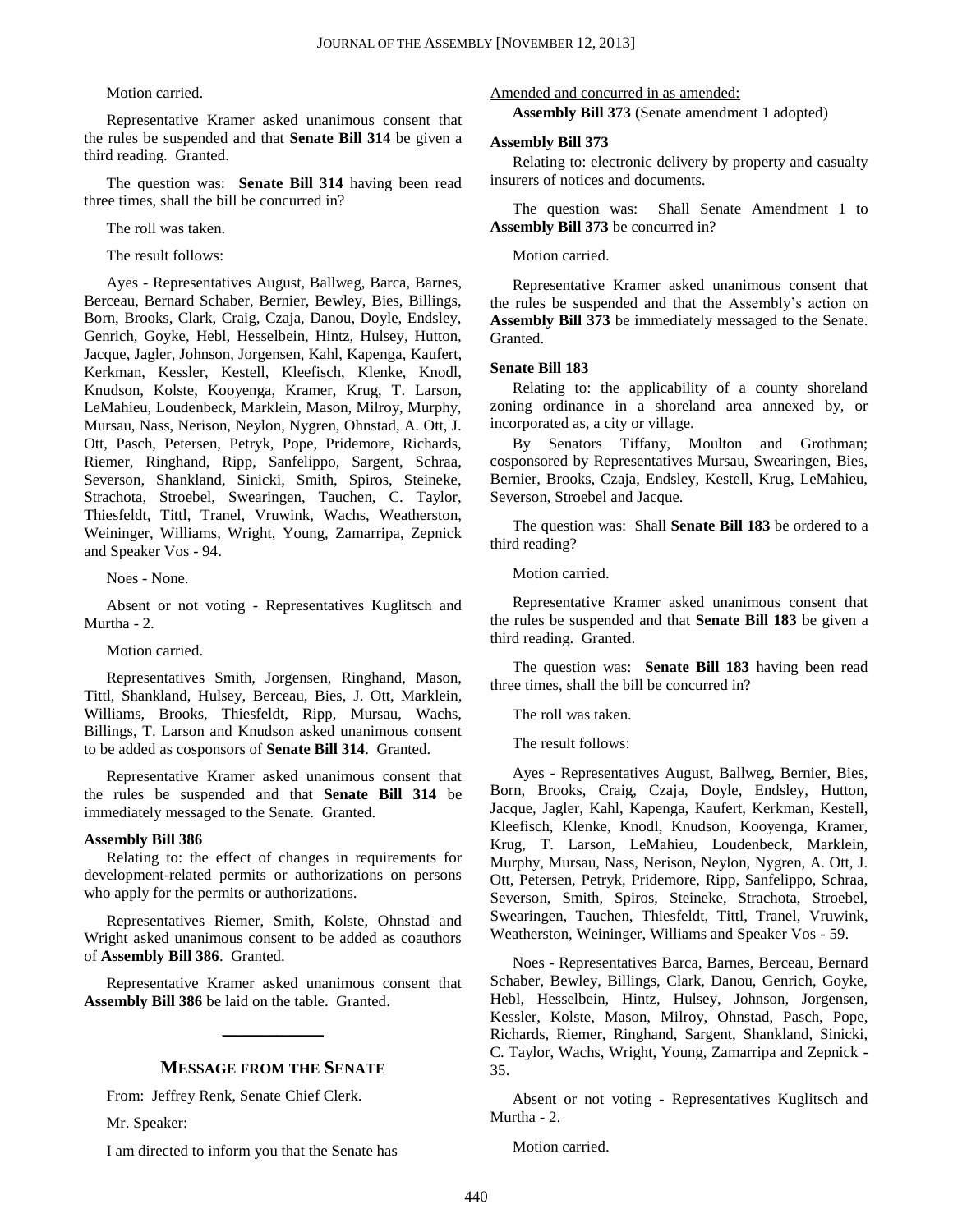Representative Steineke asked unanimous consent that the rules be suspended and that **Senate Bill 183** be immediately messaged to the Senate. Granted.

#### **Assembly Bill 75**

Relating to: the applicability of a county shoreland zoning ordinance in a shoreland area annexed by, or incorporated as, a city or village.

Representative Steineke asked unanimous consent that **Assembly Bill 75** be laid on the table. Granted.

## **Senate Bill 40**

Relating to: searches by a law enforcement officer of a person on probation, parole, or extended supervision.

Assembly Amendment 1 to **Senate Bill 40** offered by Representative Bies.

Representative Bies asked unanimous consent that Assembly Amendment 1 to **Senate Bill 40** be withdrawn and returned to author. Granted.

The question was: Shall **Senate Bill 40** be ordered to a third reading?

Motion carried.

Representative Steineke asked unanimous consent that the rules be suspended and that **Senate Bill 40** be given a third reading. Granted.

The question was: **Senate Bill 40** having been read three times, shall the bill be concurred in?

Motion carried.

Representative Kramer asked unanimous consent that the rules be suspended and that **Senate Bill 40** be immediately messaged to the Senate. Granted.

Speaker Pro Tempore August asked unanimous consent that the Assembly stand informal. Granted.

**\_\_\_\_\_\_\_\_\_\_\_\_\_**

The Assembly stood informal.

5:05 P.M.

## **INFORMAL**

**\_\_\_\_\_\_\_\_\_\_\_\_\_**

6:32 P.M.

The Assembly reconvened.

Speaker Pro Tempore August in the chair.

The committee on **Rules** introduced a privileged resolution.

**\_\_\_\_\_\_\_\_\_\_\_\_\_**

## **INTRODUCTION AND REFERENCE OF PROPOSALS**

Read first time and referred:

## **Assembly Resolution 21**

Relating to: establishing special orders of business for Thursday, November 14, 2013.

By committee on **Rules**

Privileged and read.

The question was: Shall **Assembly Resolution 21** be adopted?

Motion carried.

**Assembly Joint Resolution 25** was made a special order of business at 1:01 PM on Thursday, November 14, pursuant to **Assembly Resolution 21**.

**Assembly Joint Resolution 67** was made a special order of business at 1:02 PM on Thursday, November 14, pursuant to **Assembly Resolution 21**.

**Senate Joint Resolution 57** was made a special order of business at 1:02 PM on Thursday, November 14, pursuant to **Assembly Resolution 21**.

**Assembly Bill 54** was made a special order of business at 1:03 PM on Thursday, November 14, pursuant to **Assembly Resolution 21**.

**Assembly Bill 128** was made a special order of business at 1:05 PM on Thursday, November 14, pursuant to **Assembly Resolution 21**.

**Assembly Bill 202** was made a special order of business at 1:06 PM on Thursday, November 14, pursuant to **Assembly Resolution 21**.

**Assembly Bill 206** was made a special order of business at 1:07 PM on Thursday, November 14, pursuant to **Assembly Resolution 21**.

**Assembly Bill 396** was made a special order of business at 1:08 PM on Thursday, November 14, pursuant to **Assembly Resolution 21**.

**Assembly Bill 420** was made a special order of business at 1:09 PM on Thursday, November 14, pursuant to **Assembly Resolution 21**.

**Assembly Bill 489** was made a special order of business at 1:10 PM on Thursday, November 14, pursuant to **Assembly Resolution 21**.

**Senate Bill 51** was made a special order of business at 1:10 PM on Thursday, November 14, pursuant to **Assembly Resolution 21**.

**Assembly Bill 490** was made a special order of business at 1:11 PM on Thursday, November 14, pursuant to **Assembly Resolution 21**.

**Senate Bill 384** was made a special order of business at 1:11 PM on Thursday, November 14, pursuant to **Assembly Resolution 21**.

**Assembly Bill 493** was made a special order of business at 1:12 PM on Thursday, November 14, pursuant to **Assembly Resolution 21**.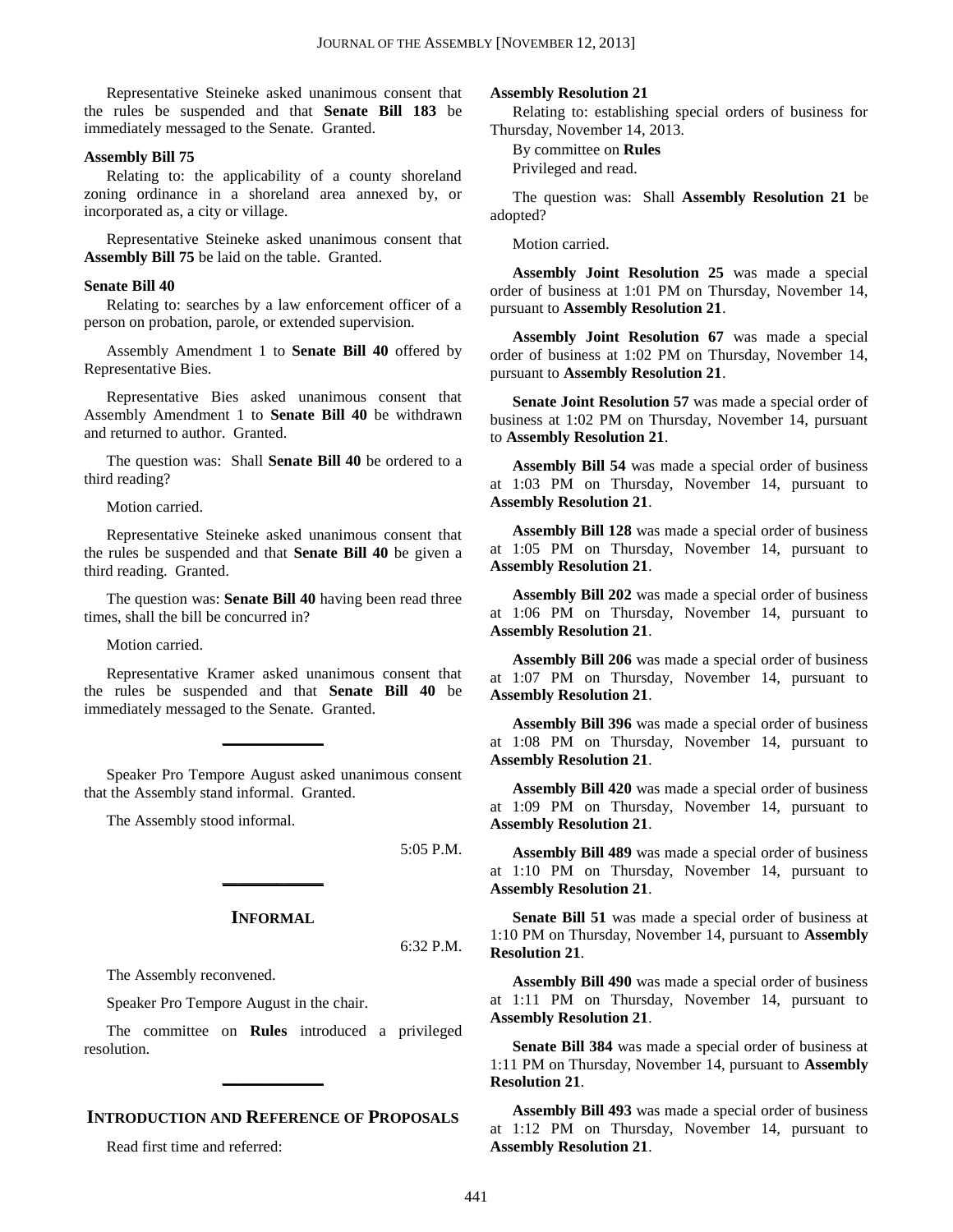**Senate Bill 278** was made a special order of business at 1:13 PM on Thursday, November 14, pursuant to **Assembly Resolution 21**.

**\_\_\_\_\_\_\_\_\_\_\_\_\_**

Speaker Pro Tempore August asked unanimous consent that the Assembly stand recessed. Granted.

The Assembly stood recessed.

6:46 P.M.

## **RECESS**

**\_\_\_\_\_\_\_\_\_\_\_\_\_**

6:49 P.M.

The Assembly reconvened.

Speaker Pro Tempore August in the chair.

## **MESSAGE FROM THE SENATE**

**\_\_\_\_\_\_\_\_\_\_\_\_\_**

From: Jeffrey Renk, Senate Chief Clerk.

Mr. Speaker:

I am directed to inform you that the Senate has

Concurred in:

**Assembly Bill 28 Assembly Bill 119 Assembly Bill 169 Assembly Bill 174 Assembly Bill 191 Assembly Bill 248 Assembly Bill 352 Assembly Bill 359 Assembly Bill 380 Assembly Bill 415 Assembly Bill 449 Assembly Joint Resolution 68 Assembly Joint Resolution 69 Assembly Joint Resolution 72**

## **VISITORS**

**\_\_\_\_\_\_\_\_\_\_\_\_\_**

During today's session, the following visitors honored the Assembly by their presence and were welcomed by the presiding officer and the members:

Eric Johnson, a native of Hudson and a senior at the University of Wisconsin-Platteville, guest of Representative Knudson.

Roshni Nedungani, guest and staff member of Representative Pasch.

Priscilla Herman, guest of Representative Sargent.

College Republicans from Wisconsin Lutheran College, guests of Representative Hutton.

### **ANNOUNCEMENTS**

**\_\_\_\_\_\_\_\_\_\_\_\_\_**

Representative Jacque asked unanimous consent that the Assembly adjourn in memory of Debbie Schlemmer of De Pere, who passed away on November 11. Granted.

Representative Johnson asked unanimous consent that the Assembly adjourn in memory of Alfred J. (AJ) Cochran of Milwaukee, who passed away on November 4. Granted.

Representative Weatherston asked unanimous consent that the Assembly adjourn in memory of Elaine Sloan, who passed away recently. Granted.

Representative Kramer asked unanimous consent that the Assembly adjourn in memory of his friend, Robert F. Groh of Delafield, who died in a plane crash on November 5. Granted.

Representative Shankland asked unanimous consent that the Assembly adjourn in memory of her grandmother, Eileen Straka Huber, who passed away on November 9. Granted.

Representative Hesselbein asked unanimous consent that the Assembly adjourn in honor of the Middleton Cross Plains Area School District Girls Tennis Team, who won the WIAA Division I State Championship. Granted.

Representative Pope asked unanimous consent that the Assembly adjourn in memory of Dr. Eugene Farley, who passed away on November 8. Dr. Farley was an emeritus professor at the University of Wisconsin-Madison School of Medicine and one of the recognized founders of the specialty of Family Medicine, and the creator of the Gene and Linda Farley Center for Peace, Justice and Sustainability. Granted.

Representative Williams asked unanimous consent that the Assembly adjourn in honor of her granddaughter, Marrol Wiskerchen, on the occasion of her 16<sup>th</sup> birthday on October 13. Granted.

Representative Williams asked unanimous consent that the Assembly adjourn in honor of her son-in-law, John Fechhelm, on the occasion of his 40<sup>th</sup> birthday on November 30. Granted.

Representative Barca asked unanimous consent that the Assembly adjourn in honor of Rolf Van Leeuwen, on the occasion of his birthday. Granted.

Representative Schraa asked unanimous consent that the Assembly adjourn in honor of his daughter, Carly Schraa, on the occasion of her birthday on November 11. Granted.

Representative Schraa asked unanimous consent that the Assembly adjourn in honor of his daughter, Annalise Schraa, on the occasion of her birthday on November 19. Granted.

Representative Kaufert asked unanimous consent that the Assembly adjourn in honor of his daughter, Casey